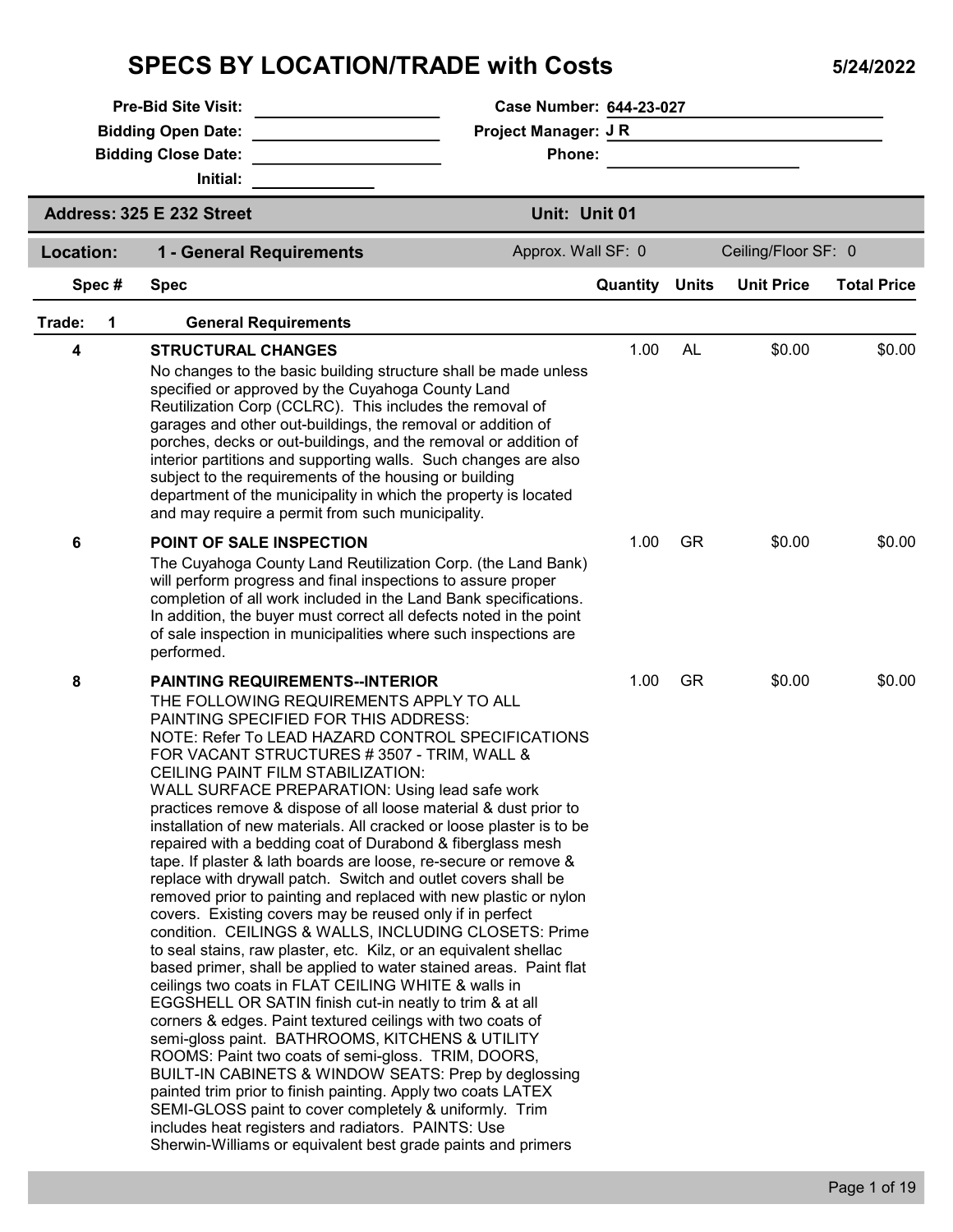|             | Address: 325 E 232 Street                                                                                                                                                                                                                                                                                                                                                                                                                                                                                                                                                                        | Unit: Unit 01      |                       |           |                     |                    |
|-------------|--------------------------------------------------------------------------------------------------------------------------------------------------------------------------------------------------------------------------------------------------------------------------------------------------------------------------------------------------------------------------------------------------------------------------------------------------------------------------------------------------------------------------------------------------------------------------------------------------|--------------------|-----------------------|-----------|---------------------|--------------------|
| Location:   | 1 - General Requirements                                                                                                                                                                                                                                                                                                                                                                                                                                                                                                                                                                         | Approx. Wall SF: 0 |                       |           | Ceiling/Floor SF: 0 |                    |
| Spec#       | <b>Spec</b>                                                                                                                                                                                                                                                                                                                                                                                                                                                                                                                                                                                      |                    | <b>Quantity Units</b> |           | <b>Unit Price</b>   | <b>Total Price</b> |
| Trade:<br>1 | <b>General Requirements</b>                                                                                                                                                                                                                                                                                                                                                                                                                                                                                                                                                                      |                    |                       |           |                     |                    |
|             | meeting the Green Seal G-11 Environmental Standard.<br>http://www.greenseal.org/certification/standards/paints.cfm. All<br>paint colors shall be selected by the owner or project manager.                                                                                                                                                                                                                                                                                                                                                                                                       |                    |                       |           |                     |                    |
| 10          | APPLICANT ACCEPTS SCOPE OF WORK<br>The undersigned applicant(s) certifies that he/she has<br>participated in the development of this Work Write Up (WWU)<br>with the "Date inspected" date of<br>Exhibit 1. After careful review the applicant understands &<br>accepts the work described & has initialed & dated each page of<br>this WWU.<br>$\mathsf{X}$ and $\mathsf{X}$ and $\mathsf{X}$<br>x<br>Applicant                                                                                                                                                                                 | & referred to as   | 1.00                  | DU        | \$0.00              | \$0.00             |
| 31          | $\overline{Date}$<br>Date<br>Applicant<br><b>CONSTRUCTION DEFINITIONS</b><br>"Install" means to purchase, set up, test and warrant a new<br>component. " Replace" means to remove and dispose of<br>original material, purchase new material, deliver, install, test and<br>warrant. "Repair" means to return a building component to like<br>new condition through replacement, adjustment and recoating<br>of parts. "Reinstall" means to remove, clean, store and install a<br>component.                                                                                                     |                    | 1.00                  | <b>GR</b> | \$0.00              | \$0.00             |
| 35          | <b>VERIFY QUANTITIES/MEASUREMENTS</b><br>All measurements (i.e SF of Drywall, or those<br>provided w/ drawings) are for the contractor's convenience<br>prior to a mandatory site inspection to verify all dimensions. All<br>quantities (i.e.number of window units) are as stated. No claim<br>for additional funds due to discrepancies in measurements or<br>quantities shall be honored if not submitted at the time of the<br>initial proposal.                                                                                                                                            |                    | 1.00                  | <b>GR</b> | \$0.00              | \$0.00             |
| 37          | <b>ELECTRICAL PERMIT REQUIRED</b><br>Prior to the start of work, the contractor shall create all electrical<br>schematic drawings that may be required by the municipality in<br>which the work is to be performed, and shall provide all other<br>documentation needed to apply for, pay for and receive an<br>electrical permit on behalf of the owner. A copy of the electrical<br>portion of the Cuyahoga Land Bank specifications must be<br>included with the permit application. Permits obtained for only a<br>portion of the specified work will not be acceptable to the Land<br>Bank. |                    | 1.00                  | EA        | \$0.00              | \$0.00             |
| 42          | <b>CERTIFICATE OF OCCUPANCY/COMPLIANCE</b><br>Prior to final payment, the contractor shall comply with and<br>complete all items necessary to receive a Certificate of<br>Occupancy/Compliance for the individual dwelling unit.                                                                                                                                                                                                                                                                                                                                                                 |                    | 1.00                  | EA        | \$0.00              | \$0.00             |
| 55          | <b>WORK TIMES</b><br>Contractors and their Subcontractors shall schedule working<br>hours in compliance with local municipal ordinances.                                                                                                                                                                                                                                                                                                                                                                                                                                                         |                    | 1.00                  | <b>GR</b> | \$0.00              | \$0.00             |
| 120         | <b>DEBRIS REMOVAL &amp; FINAL CLEAN</b><br>Debris shall not be allowed to accumulate at the job site but<br>shall be disposed of in proper containers and removed from job<br>site on a regular basis. All debris removed from the site shall                                                                                                                                                                                                                                                                                                                                                    |                    | 1.00                  | DU        | \$0.00              | \$0.00             |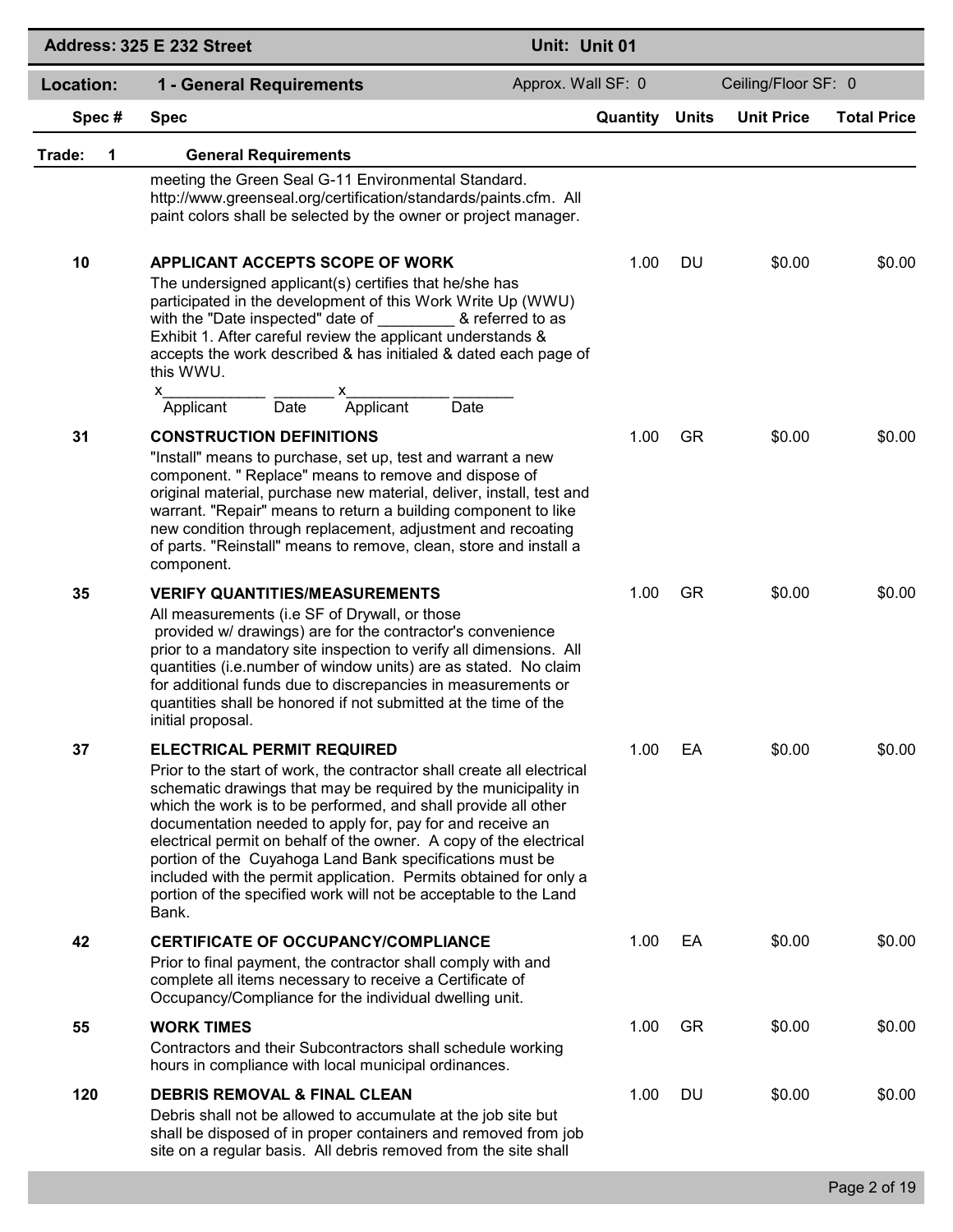|             | Address: 325 E 232 Street                                                                                                                                                                                                                                                                                                                                                                                                                                                                                                                                                                          | Unit: Unit 01      |              |                     |                    |
|-------------|----------------------------------------------------------------------------------------------------------------------------------------------------------------------------------------------------------------------------------------------------------------------------------------------------------------------------------------------------------------------------------------------------------------------------------------------------------------------------------------------------------------------------------------------------------------------------------------------------|--------------------|--------------|---------------------|--------------------|
| Location:   | 1 - General Requirements                                                                                                                                                                                                                                                                                                                                                                                                                                                                                                                                                                           | Approx. Wall SF: 0 |              | Ceiling/Floor SF: 0 |                    |
| Spec#       | <b>Spec</b>                                                                                                                                                                                                                                                                                                                                                                                                                                                                                                                                                                                        | Quantity           | <b>Units</b> | <b>Unit Price</b>   | <b>Total Price</b> |
| Trade:<br>1 | <b>General Requirements</b>                                                                                                                                                                                                                                                                                                                                                                                                                                                                                                                                                                        |                    |              |                     |                    |
|             | be disposed of in a code legal dump. All construction materials,<br>tools and debris shall be removed from the site prior to final<br>inspection. Sweep clean all exterior work areas. Vacuum all<br>interior work areas, removing all visible dust, stains, labels and<br>tags. Clean all floors and windows. Sanitize kitchen and all<br>bathrooms.                                                                                                                                                                                                                                              |                    |              |                     |                    |
| 2070        | <b>ASBESTOS ABATEMENT</b><br>All asbestos found in heating systems, floor tile, or other<br>locations shall be abated as follows:                                                                                                                                                                                                                                                                                                                                                                                                                                                                  | 1.00               | AL           | \$0.00              | \$0.00             |
|             | 1. All asbestos removal must be performed in compliance with<br>EPA, OSHA and CPSC laws and regulations. Removal must be<br>performed by licensed asbestos abatement contractors.<br>2. Provide worker protection including whole body coveralls,<br>respirators, & decontamination area.<br>3. Secure & isolate room, provide protective floor coverings.<br>(Floor coverings not possible when removing floor tile.)<br>4. Pre-treat surface with wetting agent.<br>5. Carefully remove asbestos.<br>6. Dispose of asbestos in clearly identified disposal drums.<br>7. HEPA vacuum entire area. |                    |              |                     |                    |
|             | These abatement requirements also apply to siding and/or<br>roofing that contains asbestos if removal of the siding and/or<br>roofing is specified.                                                                                                                                                                                                                                                                                                                                                                                                                                                |                    |              |                     |                    |

|             |                                                                                                                                                                                                                                                                                                   |                        |              | <b>Location Total:</b> | \$0.00             |
|-------------|---------------------------------------------------------------------------------------------------------------------------------------------------------------------------------------------------------------------------------------------------------------------------------------------------|------------------------|--------------|------------------------|--------------------|
| Location:   | 2 - Exterior                                                                                                                                                                                                                                                                                      | Approx. Wall SF: 1,708 |              | Ceiling/Floor SF: 930  |                    |
| Spec#       | <b>Spec</b>                                                                                                                                                                                                                                                                                       | Quantity               | <b>Units</b> | <b>Unit Price</b>      | <b>Total Price</b> |
| Trade:<br>4 | <b>Site Work</b>                                                                                                                                                                                                                                                                                  |                        |              |                        |                    |
| 460         | <b>TRIM ALL OVERGROWTH</b><br>Trim all dead, decaying, damaged and overgrown plants,<br>shrubs and trees, to provide safety and an attractive<br>appearance. Remove 50% of tree limb length that overhangs<br>any structure. Remove all ivy from structures. Remove all<br>debris and rake clean. | 1.00                   | AL           | \$350.00               | \$350.00           |
| 550         | <b>REGRADE FOUNDATION</b><br>Provide and grade topsoil to create at least a 1 to 4 positive<br>drainage away from house extending 4' from foundation or up to<br>property line, whichever is less. Apply grass seed.<br>ALL AREAS WHERE SOIL ABUTS FOUNDATION.                                    | 100.00                 | LF           | \$5.00                 | \$500.00           |
| Trade:<br>6 | <b>Concrete &amp; Paving</b>                                                                                                                                                                                                                                                                      |                        |              |                        |                    |
| 946         | <b>SIDEWALK LEVELING</b><br>Level concrete or stone walk to eliminate unevenness of 3/4" or<br>more. Lift existing slabs. Remove the top 4" of substrate,<br>including all tree roots. Backfill with gravel and reset slabs.                                                                      | 20.00                  | <b>SF</b>    | \$4.00                 | \$80.00            |
|             |                                                                                                                                                                                                                                                                                                   |                        |              |                        | Page 3 of 19       |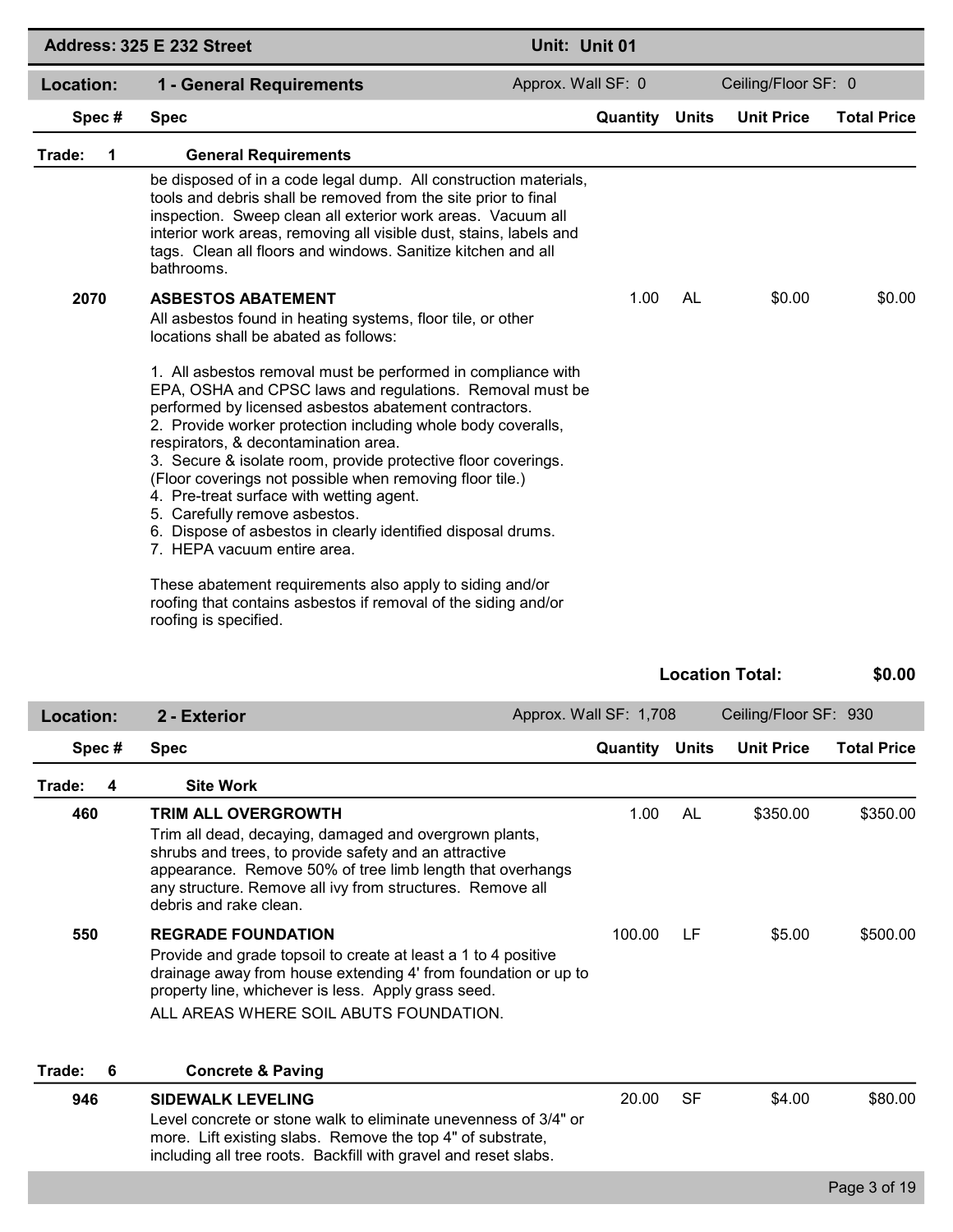|              | Address: 325 E 232 Street                                                                                                                                                                                                                                                                                                                                                                                                                                                                                                                                                                                                                                                                                                                    | Unit: Unit 01          |           |                       |                    |
|--------------|----------------------------------------------------------------------------------------------------------------------------------------------------------------------------------------------------------------------------------------------------------------------------------------------------------------------------------------------------------------------------------------------------------------------------------------------------------------------------------------------------------------------------------------------------------------------------------------------------------------------------------------------------------------------------------------------------------------------------------------------|------------------------|-----------|-----------------------|--------------------|
| Location:    | 2 - Exterior                                                                                                                                                                                                                                                                                                                                                                                                                                                                                                                                                                                                                                                                                                                                 | Approx. Wall SF: 1,708 |           | Ceiling/Floor SF: 930 |                    |
| Spec#        | <b>Spec</b>                                                                                                                                                                                                                                                                                                                                                                                                                                                                                                                                                                                                                                                                                                                                  | <b>Quantity Units</b>  |           | <b>Unit Price</b>     | <b>Total Price</b> |
| 6<br>Trade:  | <b>Concrete &amp; Paving</b>                                                                                                                                                                                                                                                                                                                                                                                                                                                                                                                                                                                                                                                                                                                 |                        |           |                       |                    |
|              | Slabs damaged during this procedure must be replaced.<br>Ramping is not permitted.<br>SIDEWALK TO RIGHT OF DRIVEWAY                                                                                                                                                                                                                                                                                                                                                                                                                                                                                                                                                                                                                          |                        |           |                       |                    |
| 960          | <b>DRIVEWAY--ASPHALT</b><br>Level surface by compacting a 4" gravel base over a uniformly<br>graded & compacted subgrade. Form, spread and roll 2" of<br>bituminous base coat and 1" top coat to create a driveway<br>duplicating the width of existing driveway. Pitch water from<br>building with a 1/8" per foot slope. Existing driveway drains<br>shall be retained and fitted with new grate, unless the existing<br>grate is present and undamaged. In installations where<br>driveway leads to a garage and no drain is present, a drain shall<br>be installed to code tied into the storm sewer. Drain shall be<br>centrally located at the widest part of the driveway. Driveway<br>shall be sloped to channel water to the drain. | 958.00                 | SF        | \$8.00                | \$7,664.00         |
| 1035         | <b>STEPS &amp; LANDING--REPAIR</b><br>Rebuild steps and landing. Tuckpoint all brickwork. Replace<br>second tread and landing with sandstone to match existing as<br>closely as possible.<br>FRONT.                                                                                                                                                                                                                                                                                                                                                                                                                                                                                                                                          | 1.00                   | <b>AL</b> | \$1,000.00            | \$1,000.00         |
| Custom       | <b>STEPS--REPLACE</b><br>Replace steps at side door with new concrete steps with equal<br>riser height, not to exceed 8".                                                                                                                                                                                                                                                                                                                                                                                                                                                                                                                                                                                                                    | 1.00                   | AL        | \$160.00              | \$160.00           |
| 10<br>Trade: | <b>Carpentry</b>                                                                                                                                                                                                                                                                                                                                                                                                                                                                                                                                                                                                                                                                                                                             |                        |           |                       |                    |
| 2810         | SINGLE PANE WINDOW GLASS--REPLACE<br>Remove and dispose of broken glass. Install single pane of<br>double strength glass. If sash is wood, install glazing points and<br>compound ready for paint.<br>BROKEN STORM WINDOW GLASS IN BASEMENT<br>WINDOW.                                                                                                                                                                                                                                                                                                                                                                                                                                                                                       | 1.00                   | EA        | \$75.00               | \$75.00            |
| 2980         | <b>WINDOW--VINYL DBL HNG DBL GLZ</b><br>Field measure, order and install a vinyl, double hung, double<br>glazed, one-over-one window and jamb including screen, caulk,<br>interior casing and exterior trim. Install half screen. Windows<br>located in bathrooms must be equipped with obscure glass, not<br>vinyl overlays. Where required by local code, new window shall<br>duplicate mullion pattern, if any, of window being replaced.<br>Mullions shall be located between the two panes of glass or<br>shall be snap-in type.                                                                                                                                                                                                        | 12.00                  | EA        | \$400.00              | \$4,800.00         |
| 3136         | <b>INSTALL PNEUMATIC DOOR CLOSER</b><br>Install pneumatic door closer on storm/screen or security door.<br>Adjust to close and latch the door without slamming.<br>EXISTING MAY BE RETAINED IF RESECURED AND<br>FUNCTIONAL.                                                                                                                                                                                                                                                                                                                                                                                                                                                                                                                  | 1.00                   | EA        | \$20.00               | \$20.00            |
| 3185         | <b>DOOR--PREHUNG METAL ENTRANCE</b><br>Dispose of door and frame. Install a prehung metal, insulated,<br>6-panel entrance door and jamb including interior and exterior                                                                                                                                                                                                                                                                                                                                                                                                                                                                                                                                                                      | 1.00                   | EA        | \$541.00              | \$541.00           |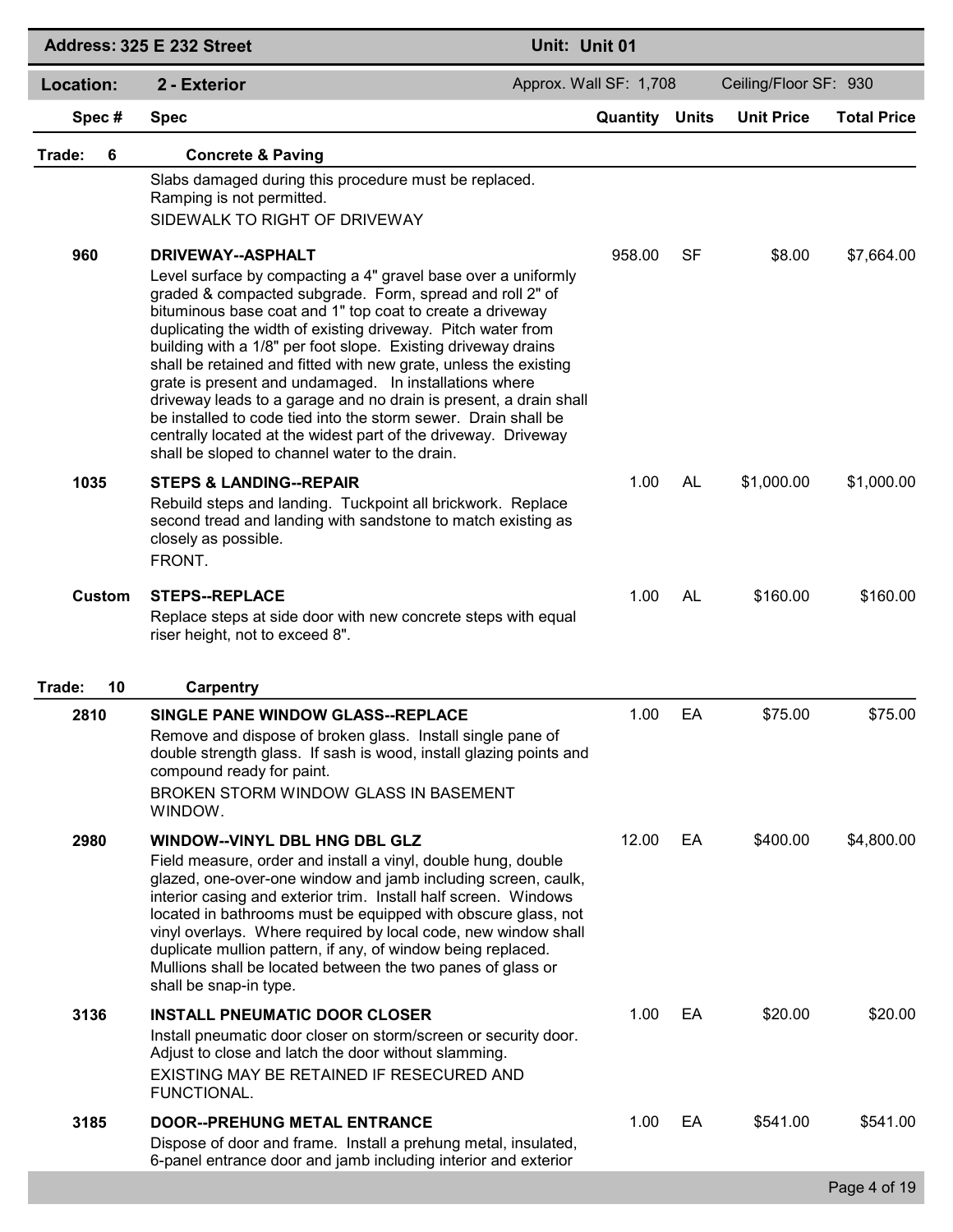|              | Address: 325 E 232 Street                                                                                                                                                                                                                                                                                                                                                                                                                                                                                                                                                                                                                                                                                                                                                                                                                                                                                                                                                                                                                             | Unit: Unit 01          |           |                       |                    |
|--------------|-------------------------------------------------------------------------------------------------------------------------------------------------------------------------------------------------------------------------------------------------------------------------------------------------------------------------------------------------------------------------------------------------------------------------------------------------------------------------------------------------------------------------------------------------------------------------------------------------------------------------------------------------------------------------------------------------------------------------------------------------------------------------------------------------------------------------------------------------------------------------------------------------------------------------------------------------------------------------------------------------------------------------------------------------------|------------------------|-----------|-----------------------|--------------------|
| Location:    | 2 - Exterior                                                                                                                                                                                                                                                                                                                                                                                                                                                                                                                                                                                                                                                                                                                                                                                                                                                                                                                                                                                                                                          | Approx. Wall SF: 1,708 |           | Ceiling/Floor SF: 930 |                    |
| Spec#        | <b>Spec</b>                                                                                                                                                                                                                                                                                                                                                                                                                                                                                                                                                                                                                                                                                                                                                                                                                                                                                                                                                                                                                                           | <b>Quantity Units</b>  |           | <b>Unit Price</b>     | <b>Total Price</b> |
| Trade:<br>10 | Carpentry                                                                                                                                                                                                                                                                                                                                                                                                                                                                                                                                                                                                                                                                                                                                                                                                                                                                                                                                                                                                                                             |                        |           |                       |                    |
| Custom       | casing, drip cap, spring metal weatherstripping, interlocking<br>threshold, one entrance and one mortised deadbolt keyed alike.<br>Prime and top coat. A baseboard mounted solid metal doorstop<br>shall be installed in locations where doorknob may hit wall.<br>HARDWARE PRODUCT STANDARD: Defiant Hartford, or<br>better.<br>SIDE DOOR.<br><b>SIDING TRIM--RESECURE</b>                                                                                                                                                                                                                                                                                                                                                                                                                                                                                                                                                                                                                                                                           | 1.00                   | AL        | \$20.00               | \$20.00            |
|              | Resecure siding corner pieces.<br>LEFT REAR CORNER.                                                                                                                                                                                                                                                                                                                                                                                                                                                                                                                                                                                                                                                                                                                                                                                                                                                                                                                                                                                                   |                        |           |                       |                    |
| Trade:<br>15 | Roofing                                                                                                                                                                                                                                                                                                                                                                                                                                                                                                                                                                                                                                                                                                                                                                                                                                                                                                                                                                                                                                               |                        |           |                       |                    |
| 4580         | <b>TEAR OFF AND REROOF SHINGLES</b><br>* Remove and dispose of all existing roofing, flashing, boots and<br>defective sheathing.<br>* Cut a 1" wide vent at ridge board.<br>* Replace up to 5 sf of sheathing per 100 sf of roof using pine<br>board or CDX plywood of matching thickness.<br>* CONTACT REHAB INSPECTOR FOR A SHEATHING<br>INSPECTION PRIOR TO INSTALLATION OF ROOFING.<br>* Install 30 lb felt horizontally per manufacturer's specifications.<br>* Install preformed aluminum drip edge, ice guard and vent pipe<br>boots.<br>* Install step flashing and base flashing at all vertical walls.<br>* Install aluminum valley flashing without seams.<br>* Install chimney flashing with top edges fit 1/2 " into saw cut<br>mortar joints and sealed with roofing cement.<br>* Install fiberglass asphalt, dimensional shingles with a 30 year<br>minimum warranty on roof and ridge vent. Provide the<br>warrantee to the owner and a copy to the rehab inspector.<br>* Includes removal of antenna and satellite dish, if present. | 16.00                  | SQ        | \$425.00              | \$6,800.00         |
| 19<br>Trade: | <b>Paint &amp; Wallpaper</b>                                                                                                                                                                                                                                                                                                                                                                                                                                                                                                                                                                                                                                                                                                                                                                                                                                                                                                                                                                                                                          |                        |           |                       |                    |
| 2565         | <b>POWER WASH SIDING</b><br>Remove stains and dirt from siding using high pressure water<br>and detergent mix. Adjust pressure to eliminate damage to<br>siding.                                                                                                                                                                                                                                                                                                                                                                                                                                                                                                                                                                                                                                                                                                                                                                                                                                                                                      | 1,630.00               | <b>SF</b> | \$0.21                | \$342.30           |
| 5654         | <b>PREP &amp; PAINT ALUMINUM AWNINGS</b><br>Power wash aluminum awnings. Spot prime and top coat with<br>Rustoleum, or equivalent. Buyer or project manager's choice of<br>color.<br>ALL AWNINGS.                                                                                                                                                                                                                                                                                                                                                                                                                                                                                                                                                                                                                                                                                                                                                                                                                                                     | 140.00                 | SF        | \$1.20                | \$168.00           |
| 5655         | <b>PREP &amp; PAINT THRESHOLD</b><br>Scrape all loose, cracked, peeling and blistered paint from<br>threshold. Prime and paint with two coats of deck enamel.<br>Buyer or project manager's choice of color.<br>SIDE ENTRANCE.                                                                                                                                                                                                                                                                                                                                                                                                                                                                                                                                                                                                                                                                                                                                                                                                                        | 1.00                   | SF        | \$1.20                | \$1.20             |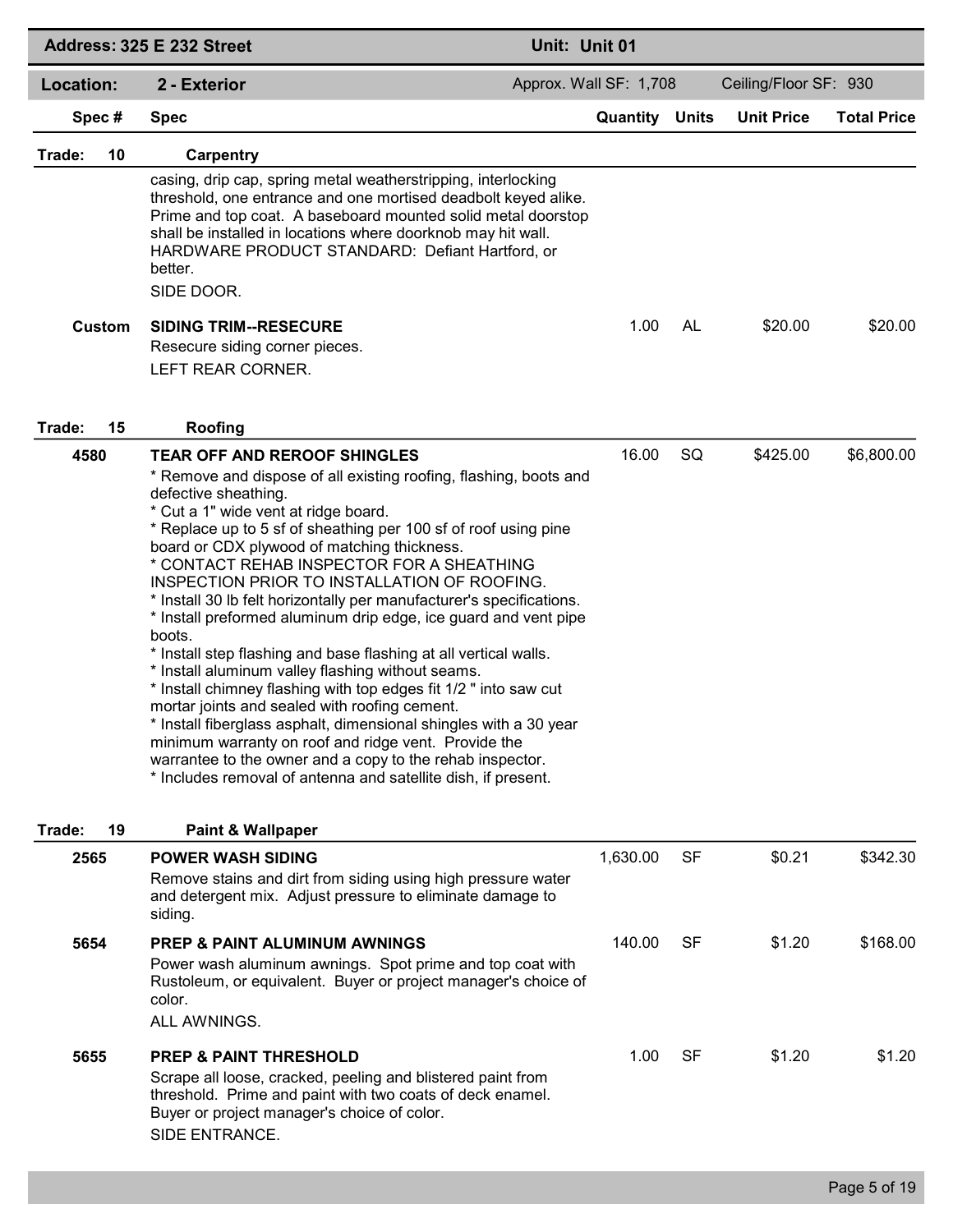|              | Address: 325 E 232 Street                                                                                                                                                                                                                                                                                                                                                                                                                                                                                                                                  | Unit: Unit 01          |              |                        |                    |
|--------------|------------------------------------------------------------------------------------------------------------------------------------------------------------------------------------------------------------------------------------------------------------------------------------------------------------------------------------------------------------------------------------------------------------------------------------------------------------------------------------------------------------------------------------------------------------|------------------------|--------------|------------------------|--------------------|
| Location:    | 2 - Exterior                                                                                                                                                                                                                                                                                                                                                                                                                                                                                                                                               | Approx. Wall SF: 1,708 |              | Ceiling/Floor SF: 930  |                    |
| Spec#        | <b>Spec</b>                                                                                                                                                                                                                                                                                                                                                                                                                                                                                                                                                | Quantity               | <b>Units</b> | <b>Unit Price</b>      | <b>Total Price</b> |
| 21<br>Trade: | <b>HVAC</b>                                                                                                                                                                                                                                                                                                                                                                                                                                                                                                                                                |                        |              |                        |                    |
| Custom       | A/C CONDENSER PAD--LEVEL<br>Lift and support A/C condenser. Remove existing pad. Level<br>and compact ground. Install a gravel base and replace existing<br>pad. Reset condenser on pad.                                                                                                                                                                                                                                                                                                                                                                   | 1.00                   | AL           | \$80.00                | \$80.00            |
| Trade:<br>22 | Plumbing                                                                                                                                                                                                                                                                                                                                                                                                                                                                                                                                                   |                        |              |                        |                    |
| 6708         | <b>SEWER HUB--REPLACE</b><br>Remove downspout from broken sewer hub. Excavate down<br>far enough to expose entire broken section and replace with<br>PVC hub of same diameter as existing. Cement downspout into<br>new hub. Backfill and compact earth or repave with concrete or<br>asphalt to match existing.<br>REAR.                                                                                                                                                                                                                                  | 1.00                   | EA           | \$108.00               | \$108.00           |
|              |                                                                                                                                                                                                                                                                                                                                                                                                                                                                                                                                                            |                        |              | <b>Location Total:</b> | \$22,709.50        |
| Location:    | 3 - Garage                                                                                                                                                                                                                                                                                                                                                                                                                                                                                                                                                 | Approx. Wall SF: 544   |              | Ceiling/Floor SF: 240  |                    |
| Spec#        | <b>Spec</b>                                                                                                                                                                                                                                                                                                                                                                                                                                                                                                                                                | Quantity               | <b>Units</b> | <b>Unit Price</b>      | <b>Total Price</b> |
| Trade:<br>1  | <b>General Requirements</b>                                                                                                                                                                                                                                                                                                                                                                                                                                                                                                                                |                        |              |                        |                    |
| Custom       | <b>NOTE:</b><br>DEMOLITION OF GARAGE, WITH OR WITHOUT<br>REPLACEMENT, IS ALSO ACCEPTABLE. IF DEMOLISHED,<br>ALL WORK MUST BE PERFORMED TO CODE UNDER A<br>CITY OF EUCLID PERMIT. IF REPLACED, ALL WORK MUST<br>BE PERFORMED TO CODE UNDER A CITY OF EUCLID<br>PERMIT. SEE THE FOLLOWING SPECIFICATIONS FOR<br>REPAIRS.                                                                                                                                                                                                                                     | 1.00                   | <b>GR</b>    | \$0.00                 | \$0.00             |
| Trade:<br>4  | <b>Site Work</b>                                                                                                                                                                                                                                                                                                                                                                                                                                                                                                                                           |                        |              |                        |                    |
| 465          | <b>REMOVE TREE AND GRIND STUMP</b><br>Cut and remove tree. Grind stump to 18" below grade. Remove<br>wood chips. Install top soil and reseed all disturbed areas.<br><b>BEHIND GARAGE.</b>                                                                                                                                                                                                                                                                                                                                                                 | 1.00                   | EA           | \$750.00               | \$750.00           |
| Trade:<br>6  | <b>Concrete &amp; Paving</b>                                                                                                                                                                                                                                                                                                                                                                                                                                                                                                                               |                        |              |                        |                    |
| 906          | <b>GARAGE SLAB--REPLACE</b><br>Support garage. Remove existing garage slab. Level surface,<br>prepare a 3" gravel base over a uniformly graded & compacted<br>subgrade. Form and pour 3000 psi air entrained concrete, 4"<br>thick, with #10 welded wire mesh. Shall include replacement of<br>damaged curb in compliance with code. Expansion material<br>shall be installed where the slab meets curb. A 1" deep<br>expansion joint shall be located in the middle of the garage from<br>side to side. Two car garages shall have a second 1" deep joint | 240.00                 | SF           | \$9.00                 | \$2,160.00         |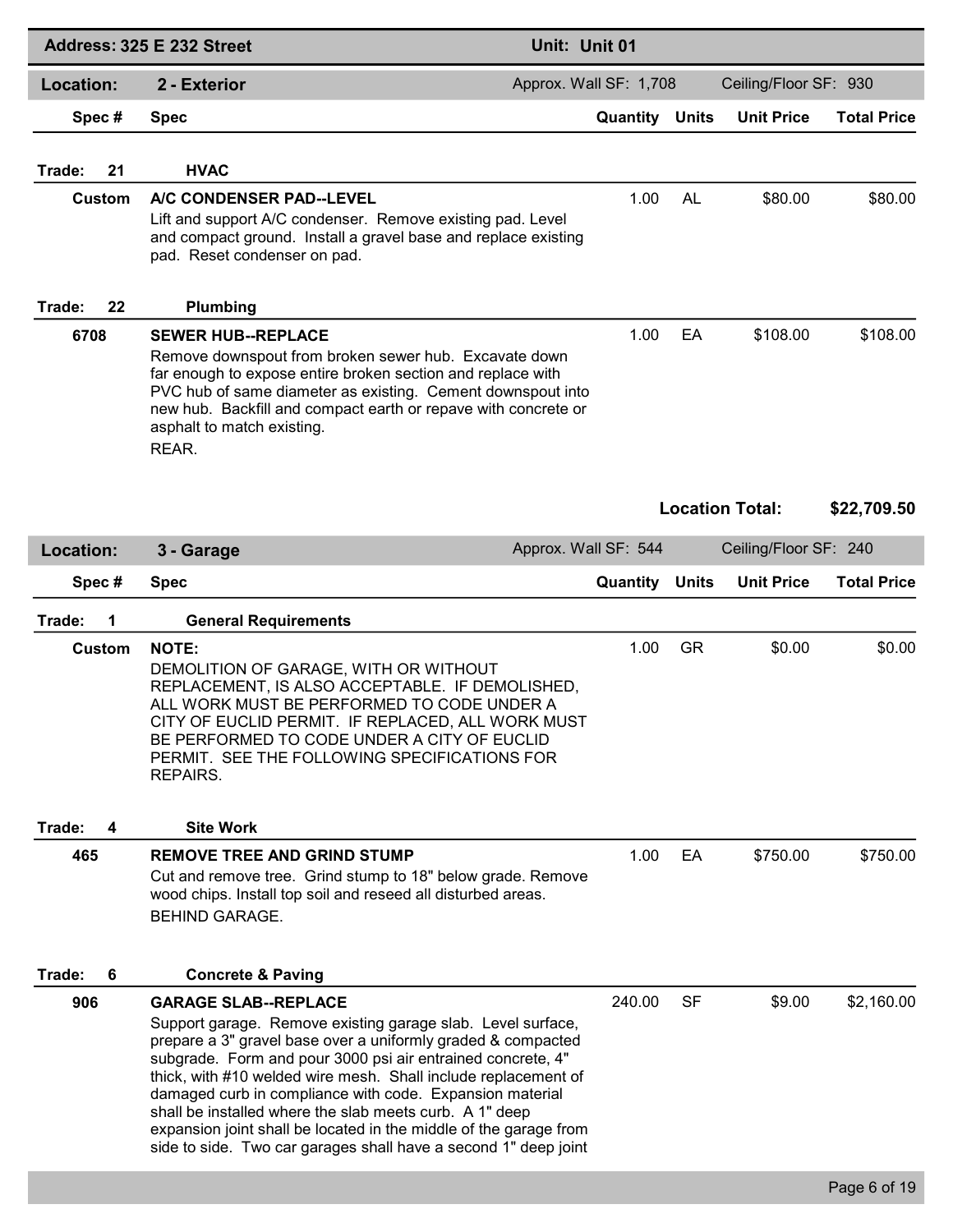|                  | Address: 325 E 232 Street                                                                                                                                                                                                                                                                                                                                                                                    | Unit: Unit 01        |              |                        |                    |
|------------------|--------------------------------------------------------------------------------------------------------------------------------------------------------------------------------------------------------------------------------------------------------------------------------------------------------------------------------------------------------------------------------------------------------------|----------------------|--------------|------------------------|--------------------|
| <b>Location:</b> | 3 - Garage                                                                                                                                                                                                                                                                                                                                                                                                   | Approx. Wall SF: 544 |              | Ceiling/Floor SF: 240  |                    |
| Spec#            | <b>Spec</b>                                                                                                                                                                                                                                                                                                                                                                                                  | Quantity             | <b>Units</b> | <b>Unit Price</b>      | <b>Total Price</b> |
| Trade:<br>6      | <b>Concrete &amp; Paving</b>                                                                                                                                                                                                                                                                                                                                                                                 |                      |              |                        |                    |
|                  | installed in the middle running from front to back.                                                                                                                                                                                                                                                                                                                                                          |                      |              |                        |                    |
| Trade:<br>10     | Carpentry                                                                                                                                                                                                                                                                                                                                                                                                    |                      |              |                        |                    |
| 3197             | <b>OVERHEAD DOOR--ONE CAR--INSTALL</b>                                                                                                                                                                                                                                                                                                                                                                       | 1.00                 | EA           | \$1,222.00             | \$1,222.00         |
|                  | Remove existing garage door and dispose of in code legal<br>dump. Install a raised panel style, hot-dipped galvanized steel<br>front overhead door w/ U-shaped bottom seal, baked on 2 coat<br>polyester finish paint and hot-dipped galvinized stiles. Door<br>shall be sized to fit existing opening. All necessary<br>hardware/framing to be included. PRODUCT STANDARD:<br>Clopay Classic or equivalent. |                      |              |                        |                    |
| 15<br>Trade:     | Roofing                                                                                                                                                                                                                                                                                                                                                                                                      |                      |              |                        |                    |
| 4490             | <b>ROOF SHEATHING 1/2"</b><br>Install 1/2" CDX plywood sheathing at right angles to rafters.<br>Nail every 10" at center and every 6" on edge with 8d common<br>nails.<br><b>ENTIRE ROOF.</b>                                                                                                                                                                                                                | 240.00               | SF           | \$1.79                 | \$429.60           |
| 4525             | ROOF--90 LB. ROLL                                                                                                                                                                                                                                                                                                                                                                                            | 3.00                 | <b>SQ</b>    | \$104.00               | \$312.00           |
|                  | Install 90 lb. mineralized fiberglass roll roofing using a 4"<br>minimum overlap, nailed 6" on center with asphalt roofing<br>cement per manufacturer's specs. Replace all flashing with<br>.019 aluminum. Includes removal of antenna and satellite dish,<br>if present.                                                                                                                                    |                      |              |                        |                    |
| 4635             | <b>GUTTER--5" SEAMLESS ALUMINUM</b>                                                                                                                                                                                                                                                                                                                                                                          | 12.00                | LF           | \$6.00                 | \$72.00            |
|                  | Dispose of existing gutter. Install 5", K- type, seamless, .027<br>gauge aluminum gutter to service roof. Pitch gutter toward<br>downspout. White or brown color choice by owner or project<br>manager.                                                                                                                                                                                                      |                      |              |                        |                    |
| 4640             | <b>DOWNSPOUT--5" SEAMLESS ALUMINUM</b><br>Dispose of downspout. Install 5", square, seamless, .027<br>gauge, aluminum downspout. Owner or project manager shall<br>choose white or brown color. Strap at least 3' on center. Seal<br>downspout into sewer hub with cement. If no sewer hub exists,<br>a splash block shall be installed at bottom of downspout.                                              | 10.00                | LF           | \$5.00                 | \$50.00            |
| 4665             | <b>SPLASH BLOCK</b><br>Place concrete or plastic splash block at end of downspout.                                                                                                                                                                                                                                                                                                                           | 1.00                 | EA           | \$14.00                | \$14.00            |
|                  |                                                                                                                                                                                                                                                                                                                                                                                                              |                      |              | <b>Location Total:</b> | \$5,009.60         |
| Location:        | 4 - Mechanicals                                                                                                                                                                                                                                                                                                                                                                                              | Approx. Wall SF: 0   |              | Ceiling/Floor SF: 0    |                    |
| Spec#            | <b>Spec</b>                                                                                                                                                                                                                                                                                                                                                                                                  | Quantity             | <b>Units</b> | <b>Unit Price</b>      | <b>Total Price</b> |
| Trade:<br>1      | <b>General Requirements</b>                                                                                                                                                                                                                                                                                                                                                                                  |                      |              |                        |                    |
| 6015             | <b>HVAC ADJUST &amp; CERTIFY</b><br>Clean, inspect, oil and adjust heating equipment and controls.                                                                                                                                                                                                                                                                                                           | 1.00                 | EA           | \$225.00               | \$225.00           |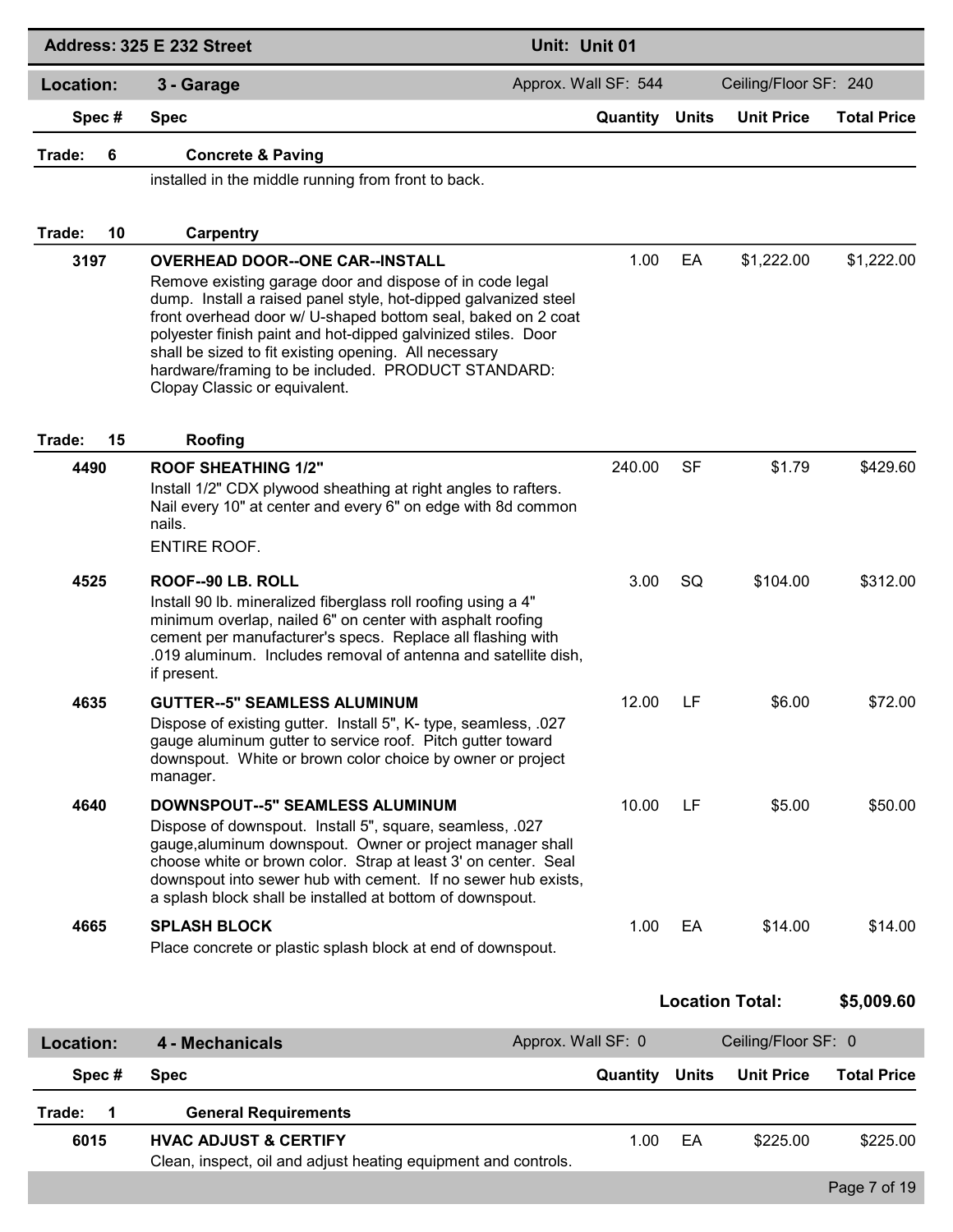|                  | Address: 325 E 232 Street                                                                                                                                                                                                                                                                                                                                                                                                     | Unit: Unit 01      |              |                     |                    |
|------------------|-------------------------------------------------------------------------------------------------------------------------------------------------------------------------------------------------------------------------------------------------------------------------------------------------------------------------------------------------------------------------------------------------------------------------------|--------------------|--------------|---------------------|--------------------|
| <b>Location:</b> | 4 - Mechanicals                                                                                                                                                                                                                                                                                                                                                                                                               | Approx. Wall SF: 0 |              | Ceiling/Floor SF: 0 |                    |
| Spec#            | <b>Spec</b>                                                                                                                                                                                                                                                                                                                                                                                                                   | Quantity           | <b>Units</b> | <b>Unit Price</b>   | <b>Total Price</b> |
| Trade:<br>1      | <b>General Requirements</b>                                                                                                                                                                                                                                                                                                                                                                                                   |                    |              |                     |                    |
|                  | Replace filter. Report any recommended part replacement to<br>owner. Includes written certification of the heating system and<br>water heater for safe operation. Certification shall be provided<br>by a heating and plumbing contractor licensed by the city in<br>which the dwelling unit is located.                                                                                                                      |                    |              |                     |                    |
| Trade:<br>7      | <b>Masonry</b>                                                                                                                                                                                                                                                                                                                                                                                                                |                    |              |                     |                    |
| 1329             | <b>CHIMNEY--CLOSE HOLE</b><br>Fill opening with bricks and mortar.<br>IN BASEMENT.                                                                                                                                                                                                                                                                                                                                            | 1.00               | EA           | \$100.00            | \$100.00           |
| Trade:<br>21     | <b>HVAC</b>                                                                                                                                                                                                                                                                                                                                                                                                                   |                    |              |                     |                    |
| Custom           | <b>FLUE--REWORK</b><br>Rework water heater flue to provide positive pitch up to<br>chimney.                                                                                                                                                                                                                                                                                                                                   | 1.00               | EA           | \$25.00             | \$25.00            |
| 22<br>Trade:     | Plumbing                                                                                                                                                                                                                                                                                                                                                                                                                      |                    |              |                     |                    |
| 6603             | <b>PLUMBING--CERTIFY</b><br>A plumber licensed by the city in which the dwelling unit is<br>located shall inspect all drains, waste vents, water supply lines,<br>valves and fixtures and shall provide written certification of<br>sizing and installation to code, and that every component of the<br>system is free from leaks or corrosion and functions as<br>designed. Galvanized water supply lines are not permitted. | 1.00               | <b>AL</b>    | \$0.00              | \$0.00             |
| 6643             | <b>STOP VALVE--INSTALL</b><br>Install 3/4" water stop valves before and after water meter.                                                                                                                                                                                                                                                                                                                                    | 2.00               | EA           | \$75.00             | \$150.00           |
| 6709             | <b>SEWER LINES--SNAKE</b><br>Power snake sanitary sewer line from the main stack to the<br>street. Power snake each basement floor drain. Power snake<br>sewer line from each sewer hub and storm sewer line to street.<br>Power snake sewer lines from each driveway and garage drain<br>to where they tie into line to street. Power snake foundation<br>drain tile (footer tile) if access exists.                         | 1.00               | AL           | \$350.00            | \$350.00           |
| 6766             | <b>GAS LINE--REMOVE</b><br>Remove gas line from right wall. Install cap or plug where it<br>was connected.                                                                                                                                                                                                                                                                                                                    | 1.00               | AL           | \$40.00             | \$40.00            |
| 6775             | <b>GAS SHUT-OFF VALVE</b><br>Install brass quarter turn ball gas shut off valve. If nothing is<br>connected to the open end of the valve, a brass plug must be<br>installed.<br><b>WATER HEATER.</b>                                                                                                                                                                                                                          | 1.00               | EA           | \$35.00             | \$35.00            |
| 1600<br>Trade:   | <b>Electrical (CSI)</b>                                                                                                                                                                                                                                                                                                                                                                                                       |                    |              |                     |                    |
| 7404             | <b>WHOLE HOUSE REWIRE</b><br>Rewire structure to the current National Electric Code (NEC).                                                                                                                                                                                                                                                                                                                                    | 1.00               | AL           | \$8,000.00          | \$8,000.00         |
|                  |                                                                                                                                                                                                                                                                                                                                                                                                                               |                    |              |                     | Page 8 of 19       |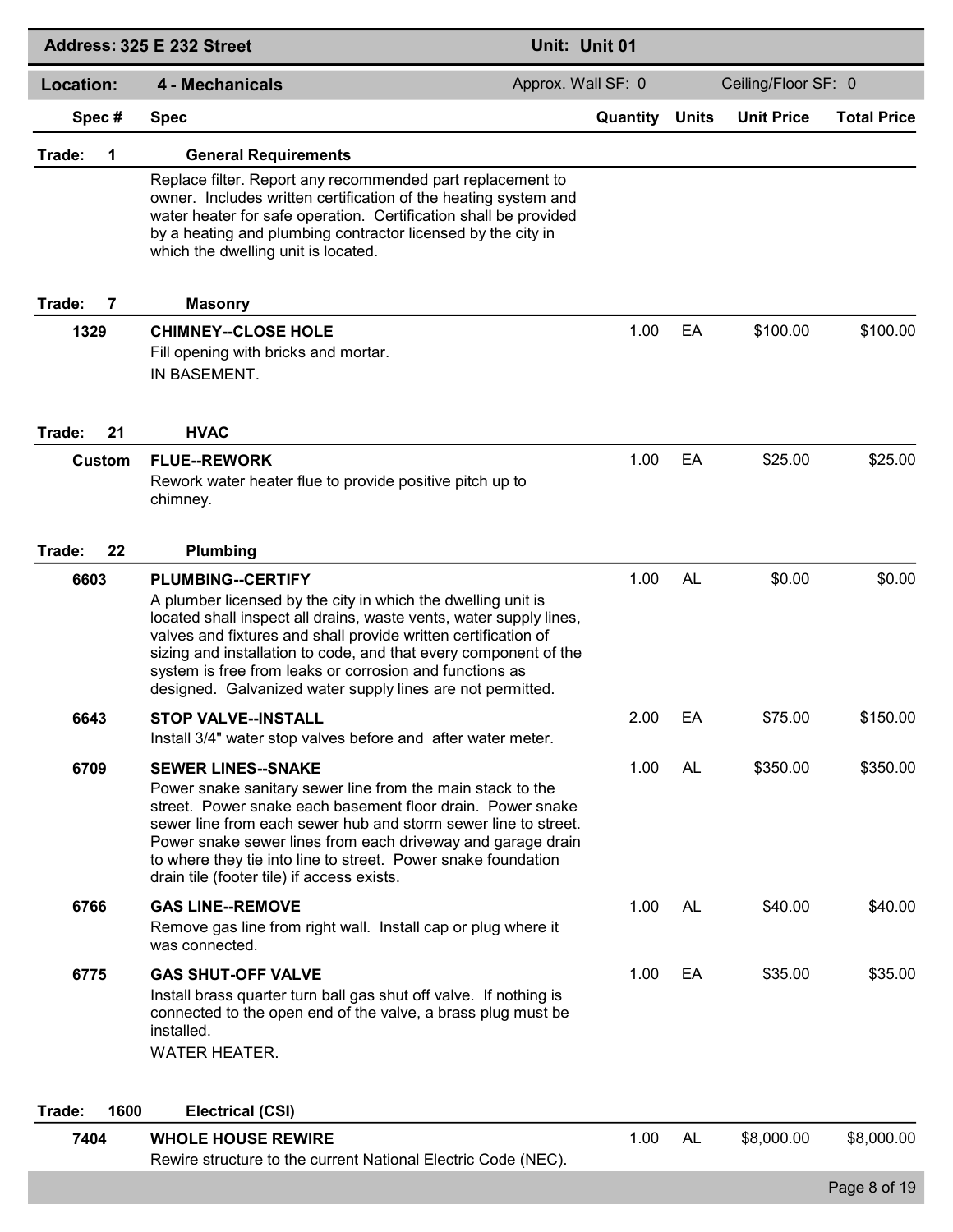|                | Address: 325 E 232 Street                                                                                                                                                                                                                                                                                                                                                                                                                                                                                                                                                                                                                                                                                                                                                                                                                                                                                                                                                                                                                                                                                                                                                                                                                                                                                                                                                                                                                                                                                                                                                                                                                                                                                                                                                                                                                                                                                                                                                                                                                                                                                                                                                                                                                                                                                                                                                                                                                                                                                                                                                                                                                                 |                    | Unit: Unit 01         |                     |                    |
|----------------|-----------------------------------------------------------------------------------------------------------------------------------------------------------------------------------------------------------------------------------------------------------------------------------------------------------------------------------------------------------------------------------------------------------------------------------------------------------------------------------------------------------------------------------------------------------------------------------------------------------------------------------------------------------------------------------------------------------------------------------------------------------------------------------------------------------------------------------------------------------------------------------------------------------------------------------------------------------------------------------------------------------------------------------------------------------------------------------------------------------------------------------------------------------------------------------------------------------------------------------------------------------------------------------------------------------------------------------------------------------------------------------------------------------------------------------------------------------------------------------------------------------------------------------------------------------------------------------------------------------------------------------------------------------------------------------------------------------------------------------------------------------------------------------------------------------------------------------------------------------------------------------------------------------------------------------------------------------------------------------------------------------------------------------------------------------------------------------------------------------------------------------------------------------------------------------------------------------------------------------------------------------------------------------------------------------------------------------------------------------------------------------------------------------------------------------------------------------------------------------------------------------------------------------------------------------------------------------------------------------------------------------------------------------|--------------------|-----------------------|---------------------|--------------------|
| Location:      | 4 - Mechanicals                                                                                                                                                                                                                                                                                                                                                                                                                                                                                                                                                                                                                                                                                                                                                                                                                                                                                                                                                                                                                                                                                                                                                                                                                                                                                                                                                                                                                                                                                                                                                                                                                                                                                                                                                                                                                                                                                                                                                                                                                                                                                                                                                                                                                                                                                                                                                                                                                                                                                                                                                                                                                                           | Approx. Wall SF: 0 |                       | Ceiling/Floor SF: 0 |                    |
| Spec#          | <b>Spec</b>                                                                                                                                                                                                                                                                                                                                                                                                                                                                                                                                                                                                                                                                                                                                                                                                                                                                                                                                                                                                                                                                                                                                                                                                                                                                                                                                                                                                                                                                                                                                                                                                                                                                                                                                                                                                                                                                                                                                                                                                                                                                                                                                                                                                                                                                                                                                                                                                                                                                                                                                                                                                                                               |                    | <b>Quantity Units</b> | <b>Unit Price</b>   | <b>Total Price</b> |
| Trade:<br>1600 | <b>Electrical (CSI)</b>                                                                                                                                                                                                                                                                                                                                                                                                                                                                                                                                                                                                                                                                                                                                                                                                                                                                                                                                                                                                                                                                                                                                                                                                                                                                                                                                                                                                                                                                                                                                                                                                                                                                                                                                                                                                                                                                                                                                                                                                                                                                                                                                                                                                                                                                                                                                                                                                                                                                                                                                                                                                                                   |                    |                       |                     |                    |
|                | The contractor is responsible for correcting all code violations<br>whether or not stated in the itemized list.                                                                                                                                                                                                                                                                                                                                                                                                                                                                                                                                                                                                                                                                                                                                                                                                                                                                                                                                                                                                                                                                                                                                                                                                                                                                                                                                                                                                                                                                                                                                                                                                                                                                                                                                                                                                                                                                                                                                                                                                                                                                                                                                                                                                                                                                                                                                                                                                                                                                                                                                           |                    |                       |                     |                    |
|                | <b>SHALL INCLUDE:</b><br>a. 100 AMP minimum service with 12/24 panel with main<br>disconnect. 200 AMP service is required in houses of more<br>than 2,000 sq. ft. and/or 4 or more bedrooms, including a<br>finished attic. A sub-panel shall be located on the second floor<br>of houses meeting this description. Arc-fault breakers are<br>required in all panels.<br>b. Install 8 ft electrode grounding rod. Cold water ground shall<br>be continuous to within 5 ft of water entrance. Grounding shall<br>jump the water meter where water lines are copper.<br>c. Masthead, service drop and meter base shall be securely<br>fastened to structure, damage free and code compliant.<br>Missing, damaged or non-compliant components must be<br>replaced.<br>d. All wiring in basement under 7 ft shall be in conduit.<br>e. All knob & tube wiring throughout shall be removed and<br>replaced with Romex, or equivalent.<br>f. All electrical components that are permanently disconnected<br>shall be removed and disposed of.<br>g. All furnaces and major appliances shall be on separate<br>grounded circuits.<br>h. 220 volt circuits shall be present to serve dryer and kitchen<br>stove.<br>i. A circuit to serve the dishwasher shall be installed in<br>kitchens with a base cabinet opening for a dishwasher.<br>j. Wiring and an outlet to serve a microwave and/or range hood<br>shall be installed in kitchens where a microwave and/or range<br>hood are specified.<br>k. Door bells are required for each unit with buttons next to<br>each entry door. Wireless doorbells are acceptable.<br>I. If an outdoor lamp post is present, it shall be securely<br>mounted and free of defects. Removal of outdoor lamp posts is<br>also acceptable as long as all wiring is removed back to the<br>source.<br>m. All plaster repair due to installation shall be general<br>contractors responsibility.<br><b>OUTLET (RECEPTICLE) REQUIREMENTS:</b><br>a. Sufficient duplex outlets shall be installed in all rooms and<br>shall be equally spaced on opposite walls. (Minimum [3] outlets<br>per bedroom, [3] outlets per dining room, [4] outlets per living<br>room with one controlled by a wall switch.)<br>b. GFCI outlets shall be installed in bathrooms, within 6 ft of<br>kitchen sink and within 6 ft of laundry tubs. GFCI outlets shall<br>be installed in weather proof enclosures at the front and rear of<br>the house.<br>c. 20 amp outlets fed by 12 ga Romex (or equivalent) shall be<br>installed near washer/dryer location.<br>d. 20 amp outlets fed by 12 ga Romex (or equivalent) are<br>required in kitchens. |                    |                       |                     |                    |
|                | <b>LIGHTING REQUIREMENTS:</b><br>a. Exterior light fixtures shall be located next to or above all                                                                                                                                                                                                                                                                                                                                                                                                                                                                                                                                                                                                                                                                                                                                                                                                                                                                                                                                                                                                                                                                                                                                                                                                                                                                                                                                                                                                                                                                                                                                                                                                                                                                                                                                                                                                                                                                                                                                                                                                                                                                                                                                                                                                                                                                                                                                                                                                                                                                                                                                                         |                    |                       |                     |                    |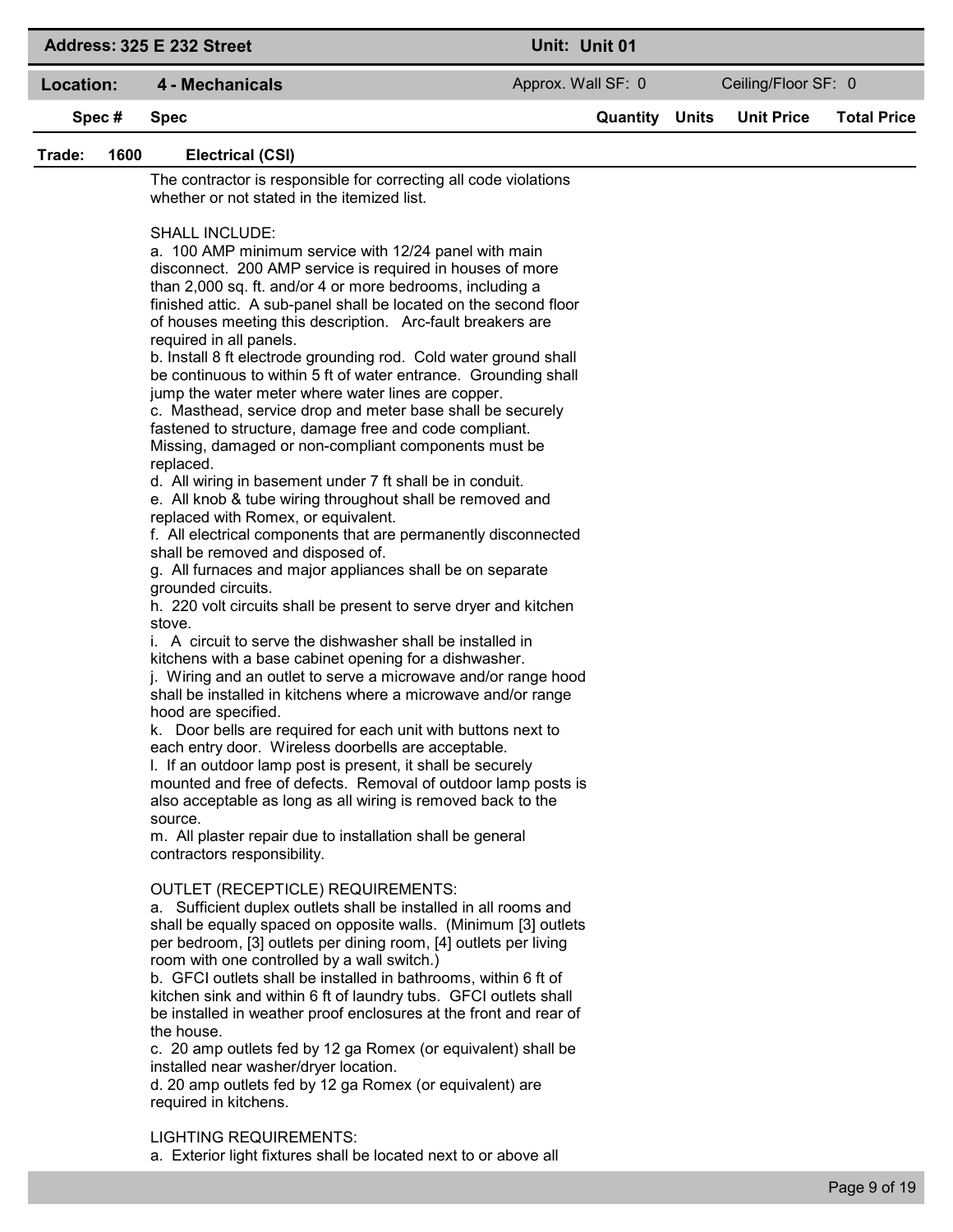|                | Address: 325 E 232 Street                                                                                                                                                                                                                                                                                                                                                                                                                                                                                                                                                                                                                                                                                                                                                                                                                                                                                                                                                                                                                                                                                                                                                                                                                                                                                                                                                                                                                                                                                                                                                                                                                                                                                                                                                                                                                                                                                                                                                                                                                                                                                                                                                                                                                                                                                                                                                                                                                                                                                                                 | Unit: Unit 01      |                       |                        |                    |
|----------------|-------------------------------------------------------------------------------------------------------------------------------------------------------------------------------------------------------------------------------------------------------------------------------------------------------------------------------------------------------------------------------------------------------------------------------------------------------------------------------------------------------------------------------------------------------------------------------------------------------------------------------------------------------------------------------------------------------------------------------------------------------------------------------------------------------------------------------------------------------------------------------------------------------------------------------------------------------------------------------------------------------------------------------------------------------------------------------------------------------------------------------------------------------------------------------------------------------------------------------------------------------------------------------------------------------------------------------------------------------------------------------------------------------------------------------------------------------------------------------------------------------------------------------------------------------------------------------------------------------------------------------------------------------------------------------------------------------------------------------------------------------------------------------------------------------------------------------------------------------------------------------------------------------------------------------------------------------------------------------------------------------------------------------------------------------------------------------------------------------------------------------------------------------------------------------------------------------------------------------------------------------------------------------------------------------------------------------------------------------------------------------------------------------------------------------------------------------------------------------------------------------------------------------------------|--------------------|-----------------------|------------------------|--------------------|
| Location:      | 4 - Mechanicals                                                                                                                                                                                                                                                                                                                                                                                                                                                                                                                                                                                                                                                                                                                                                                                                                                                                                                                                                                                                                                                                                                                                                                                                                                                                                                                                                                                                                                                                                                                                                                                                                                                                                                                                                                                                                                                                                                                                                                                                                                                                                                                                                                                                                                                                                                                                                                                                                                                                                                                           | Approx. Wall SF: 0 |                       | Ceiling/Floor SF: 0    |                    |
| Spec#          | <b>Spec</b>                                                                                                                                                                                                                                                                                                                                                                                                                                                                                                                                                                                                                                                                                                                                                                                                                                                                                                                                                                                                                                                                                                                                                                                                                                                                                                                                                                                                                                                                                                                                                                                                                                                                                                                                                                                                                                                                                                                                                                                                                                                                                                                                                                                                                                                                                                                                                                                                                                                                                                                               |                    | <b>Quantity Units</b> | <b>Unit Price</b>      | <b>Total Price</b> |
| Trade:<br>1600 | <b>Electrical (CSI)</b>                                                                                                                                                                                                                                                                                                                                                                                                                                                                                                                                                                                                                                                                                                                                                                                                                                                                                                                                                                                                                                                                                                                                                                                                                                                                                                                                                                                                                                                                                                                                                                                                                                                                                                                                                                                                                                                                                                                                                                                                                                                                                                                                                                                                                                                                                                                                                                                                                                                                                                                   |                    |                       |                        |                    |
|                | entrances.<br>b. Basement lighting shall be provided by a minimum of four<br>pull chain fixtures spaced to provided adequate light to all areas<br>and all utilities. (Very small basements may require fewer<br>fixtures.)<br>c. Lighting fixtures controlled by wall switches shall be present<br>in all habitable rooms. (A switch controlled electrical outlet may<br>be substituted for a light fixture in living rooms, unless otherwise<br>specified.)<br>d. Lighting shall be present to adequately illuminate all<br>stairways. Three way switches shall be located at each end of<br>hallways of 6' or more in length, and at top and bottom of all<br>stairways, excluding stairways to unfinished basements, which<br>shall be controlled by a switch at the head of stairs, and<br>unfinished attics, which shall be controlled by a switch at the<br>bottom of the stairs.<br>e. A ceiling fixture shall be located at approximately the middle<br>of kitchen ceilings and another fixture shall be located above the<br>sink.<br>f. Bathroom(s) shall have have combination exhaust fan(s) with<br>light fixture. Fans and lights shall be switched together. Vent to<br>exterior. A second fixture mounted above the medicine cabinet<br>or sink is required.<br>g. Ceiling fan boxes shall be installed in all bedrooms, living<br>room (if a ceiling fixture is specified), dining room and kitchen.<br>Fan boxes shall be centered in room, unless otherwise<br>specified.)<br>SMOKE/CO (CARBON MONOXIDE) DETECTOR<br><b>REQUIREMENTS:</b><br>a. Smoke/CO detectors shall be PHOTOELECTRIC,<br>INTERCONNECTED and hard wired with battery backup.<br>b. One smoke/CO detector is required in the basement near<br>the stairs, and shall be mounted on the bottom of a joist, facing<br>down.<br>c. At least one smoke/CO detector shall be located on each<br>level of the unit. On floors with bedrooms, one smoke/CO<br>detector shall be located in the hallway or room outside of the<br>bedrooms, and one smoke/CO detector shall be mounted inside<br>each bedroom.<br>d. The top of wall mounted detectors shalll be located between<br>4" and 12" below the ceiling. The edge of ceiling mounted<br>detectors shall be located at least 4" away from the nearest<br>wall.<br>e. Detectors shall not be located in kitchens or bathrooms.<br>GARAGES: All garage wiring, fixtures and equipment shall be<br>brought into compliance with current N.E.C. (Wiring will not be<br>needed if garage is demolished.) |                    |                       |                        |                    |
|                |                                                                                                                                                                                                                                                                                                                                                                                                                                                                                                                                                                                                                                                                                                                                                                                                                                                                                                                                                                                                                                                                                                                                                                                                                                                                                                                                                                                                                                                                                                                                                                                                                                                                                                                                                                                                                                                                                                                                                                                                                                                                                                                                                                                                                                                                                                                                                                                                                                                                                                                                           |                    |                       | <b>Location Total:</b> | \$8,925.00         |

Location: 5 - Basement Approx. Wall SF: 819 Ceiling/Floor SF: 798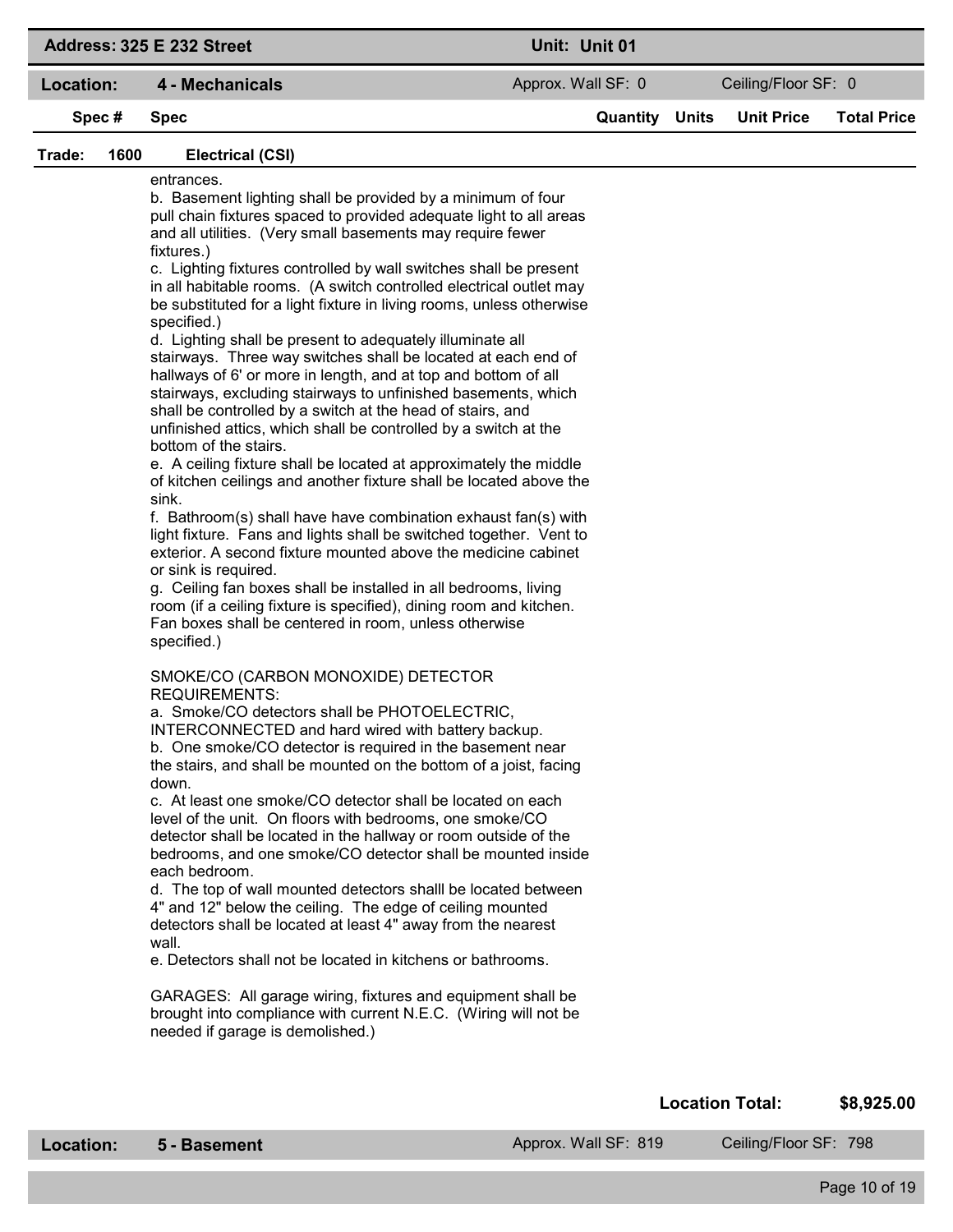|                  | Address: 325 E 232 Street                                                                                                                                                                                                                                                                                                                                                                                                             | Unit: Unit 01         |              |                        |                    |
|------------------|---------------------------------------------------------------------------------------------------------------------------------------------------------------------------------------------------------------------------------------------------------------------------------------------------------------------------------------------------------------------------------------------------------------------------------------|-----------------------|--------------|------------------------|--------------------|
| <b>Location:</b> | 5 - Basement                                                                                                                                                                                                                                                                                                                                                                                                                          | Approx. Wall SF: 819  |              | Ceiling/Floor SF: 798  |                    |
| Spec#            | <b>Spec</b>                                                                                                                                                                                                                                                                                                                                                                                                                           | <b>Quantity Units</b> |              | <b>Unit Price</b>      | <b>Total Price</b> |
| Trade:<br>5      | <b>Demolition &amp; Disposal</b>                                                                                                                                                                                                                                                                                                                                                                                                      |                       |              |                        |                    |
| 709              | <b>DEMO--BASEMENT</b><br>Tear out all non-load bearing partitions, wall paneling, furring<br>strips, ceiling tile, ceiling grid and floor covering. Remove<br>bathroom fixtures, supply lines and waste lines, unless<br>otherwise specified. Seal toilet waste openings with concrete<br>level with adjacent floor. Restore all electrical, plumbing and<br>heating components disturbed during tear out to code legal<br>condition. | 1.00                  | <b>RM</b>    | \$500.00               | \$500.00           |
|                  | See asbestos abatement requirements under general<br>requirements at the beginning of these specifications if<br>asbestos is present in any items being removed from the<br>basement.<br>PANELING ADJACENT TO STAIRS SHALL BE RETAINED.                                                                                                                                                                                               |                       |              |                        |                    |
| Trade:<br>19     | <b>Paint &amp; Wallpaper</b>                                                                                                                                                                                                                                                                                                                                                                                                          |                       |              |                        |                    |
| 5755             | <b>PREP &amp; PAINT CONCRETE FLOOR</b><br>Sweep clean entire deck. Clean with TSP and rinse thoroughly.<br>Roll out one coat of owner's choice of epoxy concrete floor paint<br>per manufacturer's instructions. Product Standard: Behr<br>Premium Concrete & Garage Floor Paint, or equivalent.                                                                                                                                      | 798.00                | SF           | \$0.63                 | \$502.74           |
| 5760             | PREP & PAINT CONCRETE OR MASONRY WALL<br>Scrape loose, peeling, cracked, blistered paint from concrete or<br>masonry surface. Wash dirt, fungus and dust from surface.<br>Prime with shellac or oil based stain-blocking primer. Top coat<br>with with dry-lock. Painting of basement walls includes painting<br>chimney and posts. Rustoleum, or equivalent, shall be used on<br>metal posts.                                        | 819.00                | SF           | \$0.63                 | \$515.97           |
| Trade:<br>22     | Plumbing                                                                                                                                                                                                                                                                                                                                                                                                                              |                       |              |                        |                    |
| 7115             | <b>LAUNDRY TUB--SINGLE BOWL</b><br>Remove existing laundry tub. Install single bowl, 24" fiberglass<br>laundry tub including a two handle, brass faucet with hose<br>threading. Connect waste line and secure tub to wall or floor.                                                                                                                                                                                                   | 1.00                  | EA           | \$140.00               | \$140.00           |
|                  |                                                                                                                                                                                                                                                                                                                                                                                                                                       |                       |              | <b>Location Total:</b> | \$1,658.71         |
| <b>Location:</b> | <b>6 - Basement Stairs</b>                                                                                                                                                                                                                                                                                                                                                                                                            | Approx. Wall SF: 0    |              | Ceiling/Floor SF: 0    |                    |
| Spec#            | <b>Spec</b>                                                                                                                                                                                                                                                                                                                                                                                                                           | Quantity              | <b>Units</b> | <b>Unit Price</b>      | <b>Total Price</b> |
| 19<br>Trade:     | <b>Paint &amp; Wallpaper</b>                                                                                                                                                                                                                                                                                                                                                                                                          |                       |              |                        |                    |
| 5580             | <b>PAINT STAIRWELL</b><br>SEE PAGE 1 FOR PAINTING REQUIREMENTS.                                                                                                                                                                                                                                                                                                                                                                       | 1.00                  | RM           | \$80.00                | \$80.00            |
| Trade:<br>20     | <b>Floor Coverings</b>                                                                                                                                                                                                                                                                                                                                                                                                                |                       |              |                        |                    |
| 5920             | UNDERLAY AND VINYL TILE (VCT)                                                                                                                                                                                                                                                                                                                                                                                                         | 14.00                 | <b>SF</b>    | \$5.40                 | \$75.60            |
|                  |                                                                                                                                                                                                                                                                                                                                                                                                                                       |                       |              |                        | Page 11 of 19      |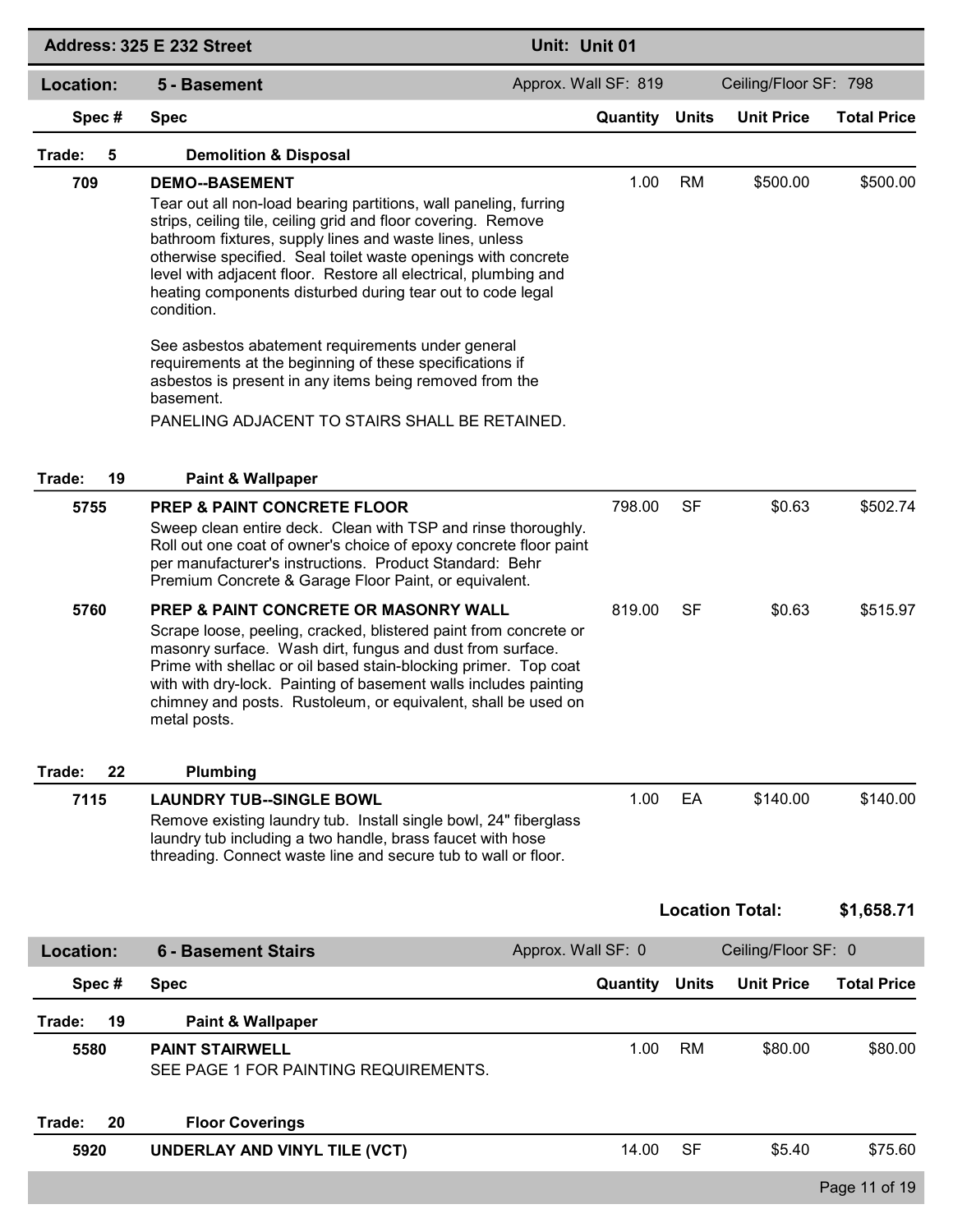|              | Address: 325 E 232 Street                                                                                                                                                                                                                                                                                                                                                                                                                                                                                                                                                                                                                                                                                                                                                                                                                                                                                                                                                                                                                                                                                                                                                                                                                                                                                                                                                                                                                                                                                                                                        | Unit: Unit 01         |              |                        |                    |
|--------------|------------------------------------------------------------------------------------------------------------------------------------------------------------------------------------------------------------------------------------------------------------------------------------------------------------------------------------------------------------------------------------------------------------------------------------------------------------------------------------------------------------------------------------------------------------------------------------------------------------------------------------------------------------------------------------------------------------------------------------------------------------------------------------------------------------------------------------------------------------------------------------------------------------------------------------------------------------------------------------------------------------------------------------------------------------------------------------------------------------------------------------------------------------------------------------------------------------------------------------------------------------------------------------------------------------------------------------------------------------------------------------------------------------------------------------------------------------------------------------------------------------------------------------------------------------------|-----------------------|--------------|------------------------|--------------------|
| Location:    | <b>6 - Basement Stairs</b>                                                                                                                                                                                                                                                                                                                                                                                                                                                                                                                                                                                                                                                                                                                                                                                                                                                                                                                                                                                                                                                                                                                                                                                                                                                                                                                                                                                                                                                                                                                                       | Approx. Wall SF: 0    |              | Ceiling/Floor SF: 0    |                    |
| Spec#        | <b>Spec</b>                                                                                                                                                                                                                                                                                                                                                                                                                                                                                                                                                                                                                                                                                                                                                                                                                                                                                                                                                                                                                                                                                                                                                                                                                                                                                                                                                                                                                                                                                                                                                      | <b>Quantity Units</b> |              | <b>Unit Price</b>      | <b>Total Price</b> |
| Trade:<br>20 | <b>Floor Coverings</b>                                                                                                                                                                                                                                                                                                                                                                                                                                                                                                                                                                                                                                                                                                                                                                                                                                                                                                                                                                                                                                                                                                                                                                                                                                                                                                                                                                                                                                                                                                                                           |                       |              |                        |                    |
| 5931         | Remove existing floor covering and underlayment. Install 1/4"<br>underlayment grade plywood using 7d screw shank or cement<br>coated nails, or narrow crown staples, 6" on center allowing a<br>1/4" gap at wall. Lay 12"x12"x1/8" vinyl composition tile per<br>manufacturer's instructions. Square to room axis. Include metal<br>edge strips at openings, and shoe molding or 4" vinyl base<br>around perimeter. Owner or project manager's choice of color.<br>PRODUCT STANDARD: Armstrong, Azrock, or equivalent.<br>Laminate flooring, waterproof vinyl plank flooring or ceramic tile<br>is also acceptable<br>If asbestos is present in any layer of flooring being removed.<br>see asbestos abatement requirements under general<br>requirements at the beginning of these specifications.<br>LANDING & STEP TO KITCHEN.<br><b>UNDERLAY &amp; VINYL TILE (VCT)--STAIRS</b><br>Remove existing tread covering and underlayment. Install<br>owner/project manager's choice of vinyl tile (VCT) on treads and<br>risers. Underlayment shall be installed on treads. Aluminum<br>nosing shall be installed on each tread. The substitution of<br>ceramic tile, vinyl sheet goods, laminate, or waterproof vinyl<br>plank flooring is also acceptable. Underlayment may be<br>eliminated if treads are perfectly smooth and free of defects.<br>If asbestos is present in any layer of flooring being removed.<br>see asbestos abatement requirements under general<br>requirements at the beginning of these specifications.<br><b>BASEMENT TO LANDING.</b> | 10.00                 | RI           | \$16.00                | \$160.00           |
|              |                                                                                                                                                                                                                                                                                                                                                                                                                                                                                                                                                                                                                                                                                                                                                                                                                                                                                                                                                                                                                                                                                                                                                                                                                                                                                                                                                                                                                                                                                                                                                                  |                       |              | <b>Location Total:</b> | \$315.60           |
| Location:    | 7 - Kitchen                                                                                                                                                                                                                                                                                                                                                                                                                                                                                                                                                                                                                                                                                                                                                                                                                                                                                                                                                                                                                                                                                                                                                                                                                                                                                                                                                                                                                                                                                                                                                      | Approx. Wall SF: 304  |              | Ceiling/Floor SF: 90   |                    |
| Spec#        | <b>Spec</b>                                                                                                                                                                                                                                                                                                                                                                                                                                                                                                                                                                                                                                                                                                                                                                                                                                                                                                                                                                                                                                                                                                                                                                                                                                                                                                                                                                                                                                                                                                                                                      | Quantity              | <b>Units</b> | <b>Unit Price</b>      | <b>Total Price</b> |
| 5<br>Trade:  | <b>Demolition &amp; Disposal</b>                                                                                                                                                                                                                                                                                                                                                                                                                                                                                                                                                                                                                                                                                                                                                                                                                                                                                                                                                                                                                                                                                                                                                                                                                                                                                                                                                                                                                                                                                                                                 |                       |              |                        |                    |
| 716          | <b>DEMO--KITCHEN</b><br>Remove all cabinets, soffits, soffit framing, sink, built-in<br>appliances, underlayment, floor covering and wall covering.<br>Restore all electrical and plumbing disturbed during tearout to a<br>code legal condition.<br>See asbestos abatement requirements under general<br>requirements at the beginning of these specifications if<br>asbestos is present in any items being removed from the<br>kitchen.                                                                                                                                                                                                                                                                                                                                                                                                                                                                                                                                                                                                                                                                                                                                                                                                                                                                                                                                                                                                                                                                                                                        | 1.00                  | AL           | \$400.00               | \$400.00           |
| Trade:<br>10 | <b>Carpentry</b>                                                                                                                                                                                                                                                                                                                                                                                                                                                                                                                                                                                                                                                                                                                                                                                                                                                                                                                                                                                                                                                                                                                                                                                                                                                                                                                                                                                                                                                                                                                                                 |                       |              |                        |                    |
| 3715         | <b>CABINET--WOOD BASE</b><br>Replace base cabinets. Install base cabinet with doors of solid                                                                                                                                                                                                                                                                                                                                                                                                                                                                                                                                                                                                                                                                                                                                                                                                                                                                                                                                                                                                                                                                                                                                                                                                                                                                                                                                                                                                                                                                     | 11.50                 | LF           | \$150.00               | \$1,725.00         |
|              |                                                                                                                                                                                                                                                                                                                                                                                                                                                                                                                                                                                                                                                                                                                                                                                                                                                                                                                                                                                                                                                                                                                                                                                                                                                                                                                                                                                                                                                                                                                                                                  |                       |              |                        | Page 12 of 19      |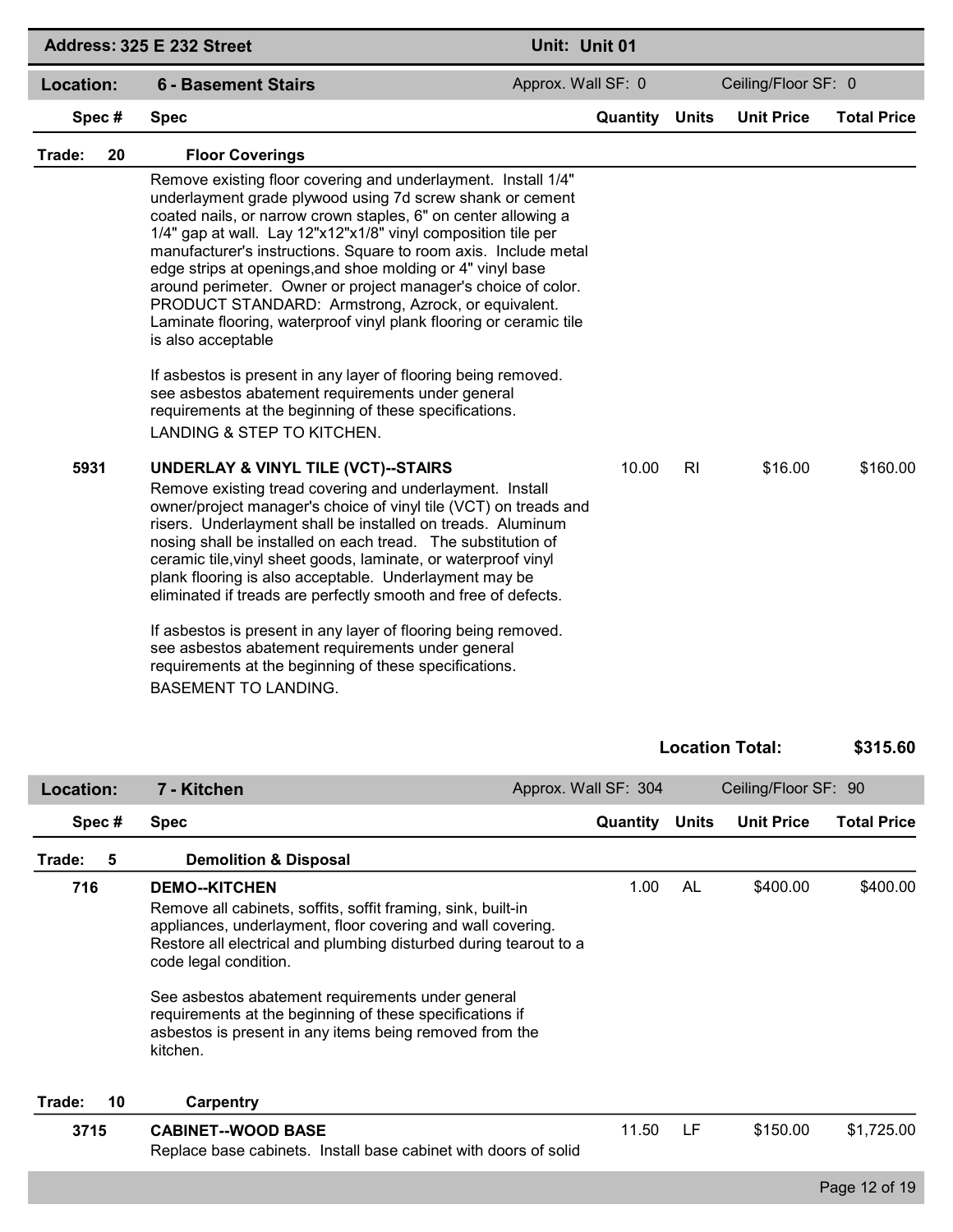|              | Address: 325 E 232 Street                                                                                                                                                                                                                                                                                                                                                                                                                                                                                                                                                                                                                                                                                                                                                        | Unit: Unit 01        |              |                      |                    |
|--------------|----------------------------------------------------------------------------------------------------------------------------------------------------------------------------------------------------------------------------------------------------------------------------------------------------------------------------------------------------------------------------------------------------------------------------------------------------------------------------------------------------------------------------------------------------------------------------------------------------------------------------------------------------------------------------------------------------------------------------------------------------------------------------------|----------------------|--------------|----------------------|--------------------|
| Location:    | 7 - Kitchen                                                                                                                                                                                                                                                                                                                                                                                                                                                                                                                                                                                                                                                                                                                                                                      | Approx. Wall SF: 304 |              | Ceiling/Floor SF: 90 |                    |
| Spec#        | <b>Spec</b>                                                                                                                                                                                                                                                                                                                                                                                                                                                                                                                                                                                                                                                                                                                                                                      | Quantity             | <b>Units</b> | <b>Unit Price</b>    | <b>Total Price</b> |
| 10<br>Trade: | <b>Carpentry</b>                                                                                                                                                                                                                                                                                                                                                                                                                                                                                                                                                                                                                                                                                                                                                                 |                      |              |                      |                    |
|              | birch or ash stiles and veneered plywood panels. Frame with<br>solid birch or ash stiles, 1/4" veneered plywood sides and metal<br>or plastic corner bracing. Drawers shall be made of wood or<br>composition material. Plastic drawers are prohibited. Drawers<br>and doors shall have routed finger grooves on the sides or<br>bottom, or shall be fitted with buyer or project manager's choice<br>of bright brass or brushed chrome drawer pulls and door knobs<br>or handles.                                                                                                                                                                                                                                                                                               |                      |              |                      |                    |
| 3725         | <b>CABINET--WOOD WALL</b>                                                                                                                                                                                                                                                                                                                                                                                                                                                                                                                                                                                                                                                                                                                                                        | 10.00                | LF           | \$140.00             | \$1,400.00         |
|              | Replace wall cabinets. Field measure and screw to studs, level<br>and plumb, kitchen wall cabinet. Door to have solid wood stiles<br>and plywood panels. Frame to have solid wood stiles, 1/4"<br>plywood sides and metal or plastic corner bracing. Cabinet<br>doors shall have routed finger grooves on the sides, or shall be<br>fitted with buyer or project manager's choice of bright brass or<br>brushed chrome knobs or handles.                                                                                                                                                                                                                                                                                                                                         |                      |              |                      |                    |
| 3750         | <b>COUNTER TOP--PLASTIC LAMINATE</b><br>Dispose of counter top. Field measure and screw to base<br>cabinet a laminate counter top with backsplash. Provide cutout<br>for sink.                                                                                                                                                                                                                                                                                                                                                                                                                                                                                                                                                                                                   | 11.50                | LF           | \$38.00              | \$437.00           |
| Trade:<br>17 | <b>Drywall &amp; Plaster</b>                                                                                                                                                                                                                                                                                                                                                                                                                                                                                                                                                                                                                                                                                                                                                     |                      |              |                      |                    |
| 5270         | DRYWALL--1/2"<br>Hang, tape and 3 coat finish 1/2" drywall. Apply a 3/8 bead of<br>adhesive to each framing member and screw or nail 8"on<br>center. Run boards with long dimension horizontal. Wet sand<br>ready for paint.<br>EXISTING WALLS MAY BE RETAINED IF THEY ARE<br>REPAIRED AFTER CABINET REMOVAL.                                                                                                                                                                                                                                                                                                                                                                                                                                                                    | 152.00               | <b>SF</b>    | \$3.50               | \$532.00           |
| 19<br>Trade: | <b>Paint &amp; Wallpaper</b>                                                                                                                                                                                                                                                                                                                                                                                                                                                                                                                                                                                                                                                                                                                                                     |                      |              |                      |                    |
| 5567         | PREP & PAINT VACANT ROOM & TRIM (D.I.E.)<br>SEE PAGE 1 FOR PAINTING REQUIREMENTS.                                                                                                                                                                                                                                                                                                                                                                                                                                                                                                                                                                                                                                                                                                | 380.00               | <b>SF</b>    | \$0.40               | \$152.00           |
| Trade:<br>20 | <b>Floor Coverings</b>                                                                                                                                                                                                                                                                                                                                                                                                                                                                                                                                                                                                                                                                                                                                                           |                      |              |                      |                    |
| 5920         | UNDERLAY AND VINYL TILE (VCT)<br>Install 1/4" underlayment grade plywood using 7d screw shank<br>or cement coated nails, or narrow crown staples, 6" on center<br>allowing a 1/4" gap at wall. Lay 12"x12"x1/8" vinyl composition<br>tile per manufacturer's instructions. Square to room axis.<br>Include metal edge strips at openings, and shoe molding or 4"<br>vinyl base around perimeter. Owner or project manager's<br>choice of color. PRODUCT STANDARD: Armstrong, Azrock,<br>or equivalent. Laminate flooring, waterproof vinyl plank flooring<br>or ceramic tile is also acceptable<br>If asbestos is present in any layer of flooring being removed.<br>see asbestos abatement requirements under general<br>requirements at the beginning of these specifications. | 90.00                | <b>SF</b>    | \$5.20               | \$468.00           |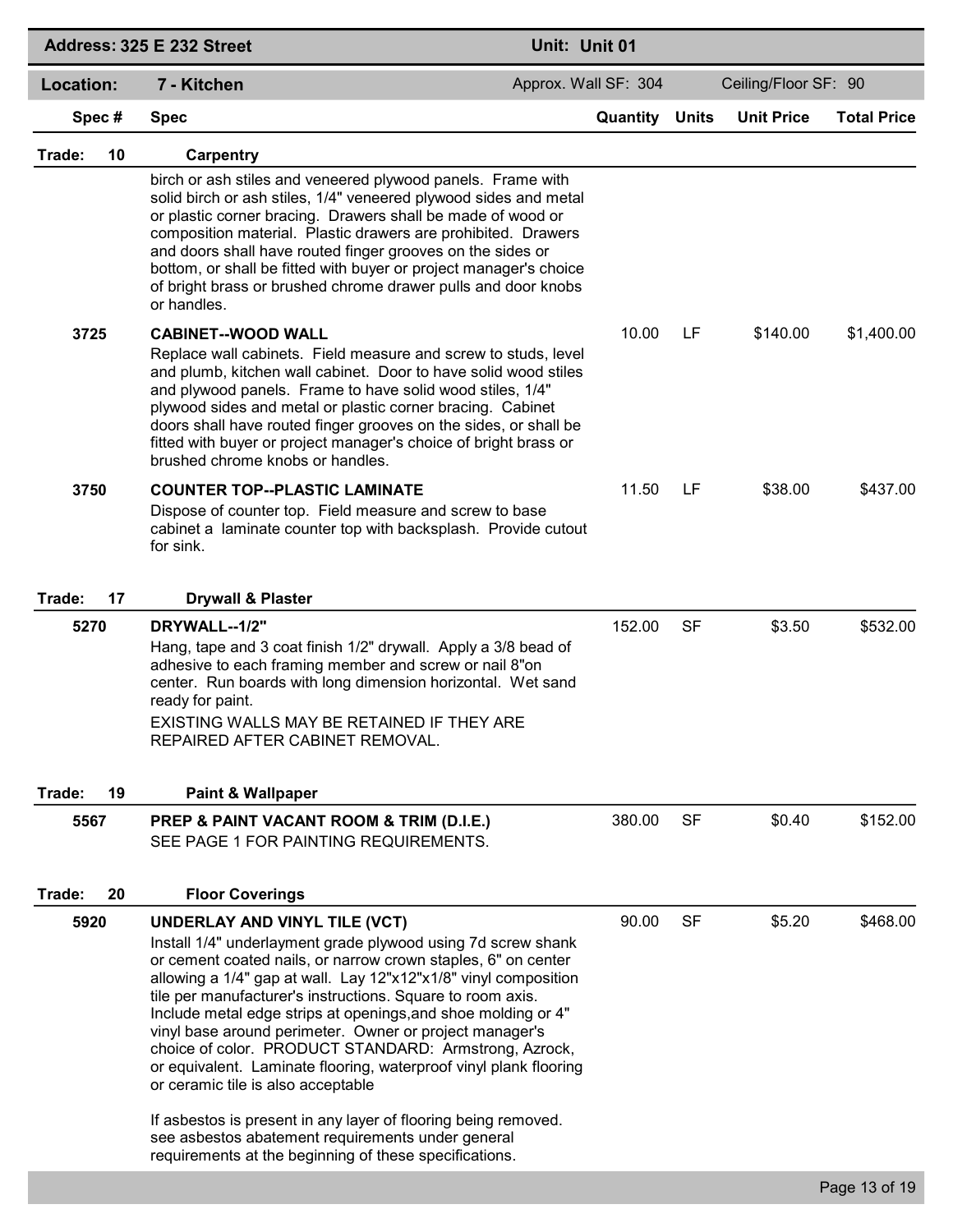|              | Address: 325 E 232 Street                                                                                                                                                                                                                                                                                                                                                                                                                                                                                                                                            | Unit: Unit 01        |              |                        |                    |
|--------------|----------------------------------------------------------------------------------------------------------------------------------------------------------------------------------------------------------------------------------------------------------------------------------------------------------------------------------------------------------------------------------------------------------------------------------------------------------------------------------------------------------------------------------------------------------------------|----------------------|--------------|------------------------|--------------------|
| Location:    | 7 - Kitchen                                                                                                                                                                                                                                                                                                                                                                                                                                                                                                                                                          | Approx. Wall SF: 304 |              | Ceiling/Floor SF: 90   |                    |
| Spec#        | <b>Spec</b>                                                                                                                                                                                                                                                                                                                                                                                                                                                                                                                                                          | Quantity             | <b>Units</b> | <b>Unit Price</b>      | <b>Total Price</b> |
| Trade:<br>20 | <b>Floor Coverings</b>                                                                                                                                                                                                                                                                                                                                                                                                                                                                                                                                               |                      |              |                        |                    |
| Trade:<br>22 | <b>Plumbing</b>                                                                                                                                                                                                                                                                                                                                                                                                                                                                                                                                                      |                      |              |                        |                    |
| 6766         | <b>GAS LINE--CAP OR PLUG</b><br>Clean end threads on gas line. Apply pipe joint compound.<br>Screw cast iron cap or plug on tightly.                                                                                                                                                                                                                                                                                                                                                                                                                                 | 1.00                 | AL           | \$10.00                | \$10.00            |
| 6835         | SINK--DOUBLE BOWL COMPLETE (D.I.E.)<br>Install a 22 gauge 33" x 22" x 7" double bowl, stainless steel,<br>self rimming kitchen sink including a steel, metal body faucet,<br>rated at 2.0 GPM or less, with a 15 year drip- free warranty,<br>trap, supply lines, brass ball-type shut-off valves & escutcheon<br>plates on all supply & drain lines.                                                                                                                                                                                                                | 1.00                 | EA           | \$319.00               | \$319.00           |
|              |                                                                                                                                                                                                                                                                                                                                                                                                                                                                                                                                                                      |                      |              | <b>Location Total:</b> | \$5,443.00         |
| Location:    | 8 - Dining Room (Inc. Closet)                                                                                                                                                                                                                                                                                                                                                                                                                                                                                                                                        | Approx. Wall SF: 340 |              | Ceiling/Floor SF: 106  |                    |
| Spec#        | <b>Spec</b>                                                                                                                                                                                                                                                                                                                                                                                                                                                                                                                                                          | Quantity             | <b>Units</b> | <b>Unit Price</b>      | <b>Total Price</b> |
| 19<br>Trade: | Paint & Wallpaper                                                                                                                                                                                                                                                                                                                                                                                                                                                                                                                                                    |                      |              |                        |                    |
| 5460         | <b>STRIP PAPER, SPACKLE, PRIME</b><br>Strip wallpaper and peeling paint from all surfaces in room.<br>Repair scratches and holes with spackle or patching plaster.<br>Wet sand smooth to taper edges. Spot prime all painted<br>surfaces with white shellac or equivalent primer.                                                                                                                                                                                                                                                                                    | 1.00                 | <b>RM</b>    | \$100.00               | \$100.00           |
| 5567         | PREP & PAINT VACANT ROOM & TRIM (D.I.E.)<br>SEE PAGE 1 FOR PAINTING REQUIREMENTS.                                                                                                                                                                                                                                                                                                                                                                                                                                                                                    | 512.00               | <b>SF</b>    | \$0.40                 | \$204.80           |
| Trade:<br>20 | <b>Floor Coverings</b>                                                                                                                                                                                                                                                                                                                                                                                                                                                                                                                                               |                      |              |                        |                    |
| 5970         | <b>CARPET AND PAD</b><br>Install FHA approved, nylon, plush carpet over a 1/2" medium<br>density rebond pad w/ a minimum of seams over entire floor.<br>Stretch carpet to eliminate puckers, scallops & ripples. Include<br>tack strips and metal edge strips. Trim doors to clear carpet.<br>Owner or project manager's choice of color and pattern.<br>Includes removal of existing carpet. Refinished hardwood floors<br>in good condition are an acceptable alternative. Closet floors<br>may be carpeted, refinished or painted, unless otherwise<br>specified. | 78.00                | <b>SF</b>    | \$4.89                 | \$381.42           |
|              |                                                                                                                                                                                                                                                                                                                                                                                                                                                                                                                                                                      |                      |              | <b>Location Total:</b> | \$686.22           |
| Location:    | 9 - Living Room                                                                                                                                                                                                                                                                                                                                                                                                                                                                                                                                                      | Approx. Wall SF: 472 |              | Ceiling/Floor SF: 210  |                    |
| Spec#        | <b>Spec</b>                                                                                                                                                                                                                                                                                                                                                                                                                                                                                                                                                          | Quantity             | <b>Units</b> | <b>Unit Price</b>      | <b>Total Price</b> |
| 19<br>Trade: | Paint & Wallpaper                                                                                                                                                                                                                                                                                                                                                                                                                                                                                                                                                    |                      |              |                        |                    |
| 5460         | <b>STRIP PAPER, SPACKLE, PRIME</b>                                                                                                                                                                                                                                                                                                                                                                                                                                                                                                                                   | 1.00                 | <b>RM</b>    | \$100.00               | \$100.00           |

Page 14 of 19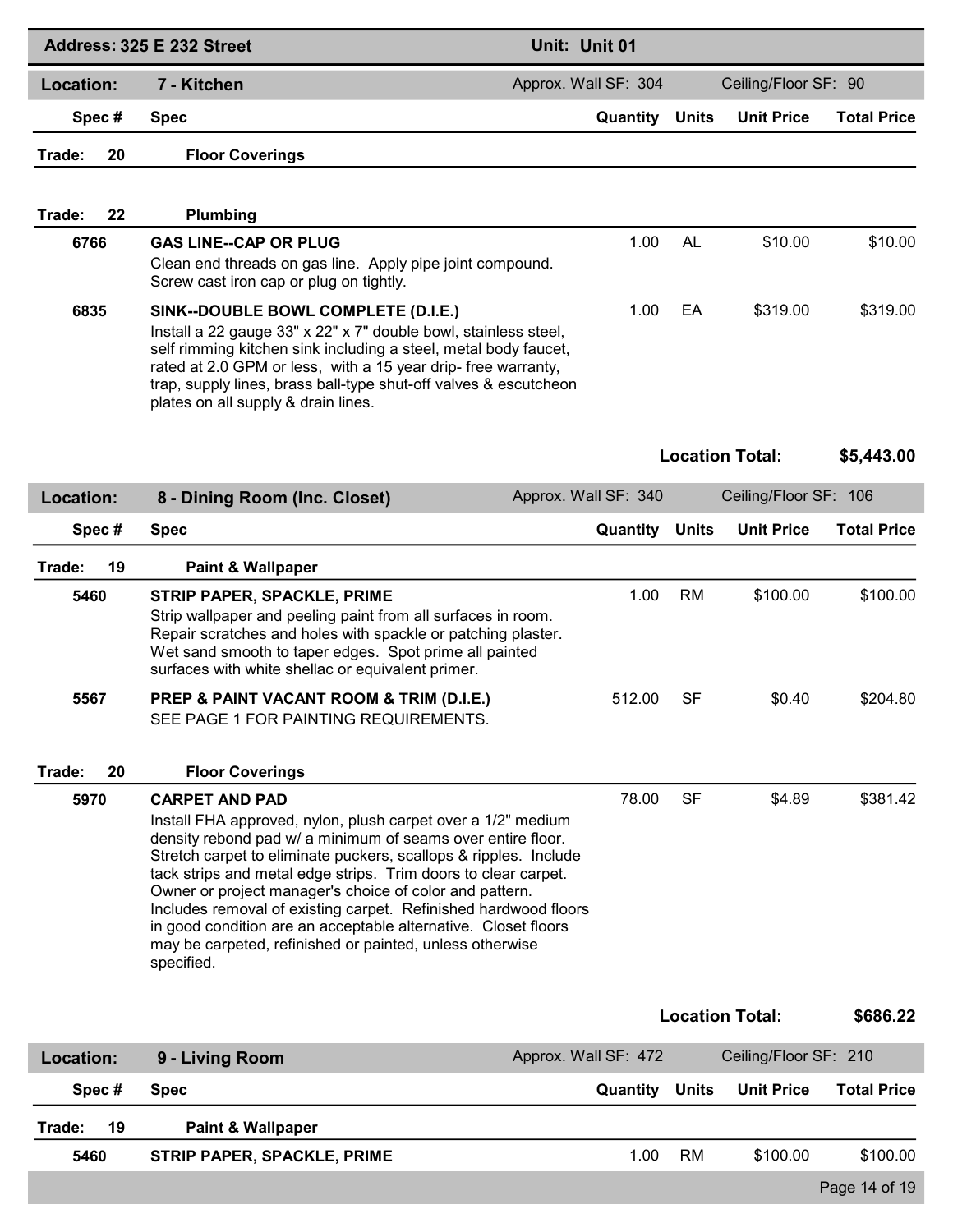|                  | Address: 325 E 232 Street                                                                                                                                                                                                                                                                                                                                                                                                                                                                                                                                            | Unit: Unit 01         |           |                        |                    |
|------------------|----------------------------------------------------------------------------------------------------------------------------------------------------------------------------------------------------------------------------------------------------------------------------------------------------------------------------------------------------------------------------------------------------------------------------------------------------------------------------------------------------------------------------------------------------------------------|-----------------------|-----------|------------------------|--------------------|
| Location:        | 9 - Living Room                                                                                                                                                                                                                                                                                                                                                                                                                                                                                                                                                      | Approx. Wall SF: 472  |           | Ceiling/Floor SF: 210  |                    |
| Spec#            | <b>Spec</b>                                                                                                                                                                                                                                                                                                                                                                                                                                                                                                                                                          | <b>Quantity Units</b> |           | <b>Unit Price</b>      | <b>Total Price</b> |
| Trade:<br>19     | <b>Paint &amp; Wallpaper</b>                                                                                                                                                                                                                                                                                                                                                                                                                                                                                                                                         |                       |           |                        |                    |
|                  | Strip wallpaper and peeling paint from all surfaces in room.<br>Repair scratches and holes with spackle or patching plaster.<br>Wet sand smooth to taper edges. Spot prime all painted<br>surfaces with white shellac or equivalent primer.                                                                                                                                                                                                                                                                                                                          |                       |           |                        |                    |
| 5567             | PREP & PAINT VACANT ROOM & TRIM (D.I.E.)<br>SEE PAGE 1 FOR PAINTING REQUIREMENTS.                                                                                                                                                                                                                                                                                                                                                                                                                                                                                    | 642.00                | <b>SF</b> | \$0.40                 | \$256.80           |
| Trade:<br>20     | <b>Floor Coverings</b>                                                                                                                                                                                                                                                                                                                                                                                                                                                                                                                                               |                       |           |                        |                    |
| 5970             | <b>CARPET AND PAD</b><br>Install FHA approved, nylon, plush carpet over a 1/2" medium<br>density rebond pad w/ a minimum of seams over entire floor.<br>Stretch carpet to eliminate puckers, scallops & ripples. Include<br>tack strips and metal edge strips. Trim doors to clear carpet.<br>Owner or project manager's choice of color and pattern.<br>Includes removal of existing carpet. Refinished hardwood floors<br>in good condition are an acceptable alternative. Closet floors<br>may be carpeted, refinished or painted, unless otherwise<br>specified. | 210.00                | <b>SF</b> | \$4.89                 | \$1,026.90         |
|                  |                                                                                                                                                                                                                                                                                                                                                                                                                                                                                                                                                                      |                       |           | <b>Location Total:</b> | \$1,383.70         |
| <b>Location:</b> | 10 - Foyer (Inc. Closet)                                                                                                                                                                                                                                                                                                                                                                                                                                                                                                                                             | Approx. Wall SF: 144  |           | Ceiling/Floor SF: 16   |                    |
| Spec#            |                                                                                                                                                                                                                                                                                                                                                                                                                                                                                                                                                                      |                       |           |                        |                    |
|                  | <b>Spec</b>                                                                                                                                                                                                                                                                                                                                                                                                                                                                                                                                                          | <b>Quantity Units</b> |           | <b>Unit Price</b>      | <b>Total Price</b> |
| Trade:<br>5      | <b>Demolition &amp; Disposal</b>                                                                                                                                                                                                                                                                                                                                                                                                                                                                                                                                     |                       |           |                        |                    |
| 825              | <b>FLOOR--CLEAN AND WAX</b><br>Remove dirt, paint and wax build-up with TSP or TSP<br>substitute. Rinse well. Apply self polishing floor wax.                                                                                                                                                                                                                                                                                                                                                                                                                        | 16.00                 | SF        | \$0.50                 | \$8.00             |
| Trade:<br>19     | <b>Paint &amp; Wallpaper</b>                                                                                                                                                                                                                                                                                                                                                                                                                                                                                                                                         |                       |           |                        |                    |
| 5567             | PREP & PAINT VACANT ROOM & TRIM (D.I.E.)<br>SEE PAGE 1 FOR PAINTING REQUIREMENTS.                                                                                                                                                                                                                                                                                                                                                                                                                                                                                    | 169.00                | <b>SF</b> | \$0.40                 | \$67.60            |
|                  |                                                                                                                                                                                                                                                                                                                                                                                                                                                                                                                                                                      |                       |           | <b>Location Total:</b> | \$75.60            |
| <b>Location:</b> | <b>11 - Hall</b>                                                                                                                                                                                                                                                                                                                                                                                                                                                                                                                                                     | Approx. Wall SF: 184  |           | Ceiling/Floor SF: 26   |                    |
| Spec#            | <b>Spec</b>                                                                                                                                                                                                                                                                                                                                                                                                                                                                                                                                                          | <b>Quantity Units</b> |           | <b>Unit Price</b>      | <b>Total Price</b> |
| 19<br>Trade:     | <b>Paint &amp; Wallpaper</b>                                                                                                                                                                                                                                                                                                                                                                                                                                                                                                                                         |                       |           |                        |                    |
| 5460             | <b>STRIP PAPER, SPACKLE, PRIME</b><br>Strip wallpaper and peeling paint from all surfaces in room.<br>Repair scratches and holes with spackle or patching plaster.<br>Wet sand smooth to taper edges. Spot prime all painted<br>surfaces with white shellac or equivalent primer.                                                                                                                                                                                                                                                                                    | 1.00                  | <b>RM</b> | \$50.00                | \$50.00            |
| 5567             | PREP & PAINT VACANT ROOM & TRIM (D.I.E.)                                                                                                                                                                                                                                                                                                                                                                                                                                                                                                                             | 190.00                | <b>SF</b> | \$0.40                 | \$76.00            |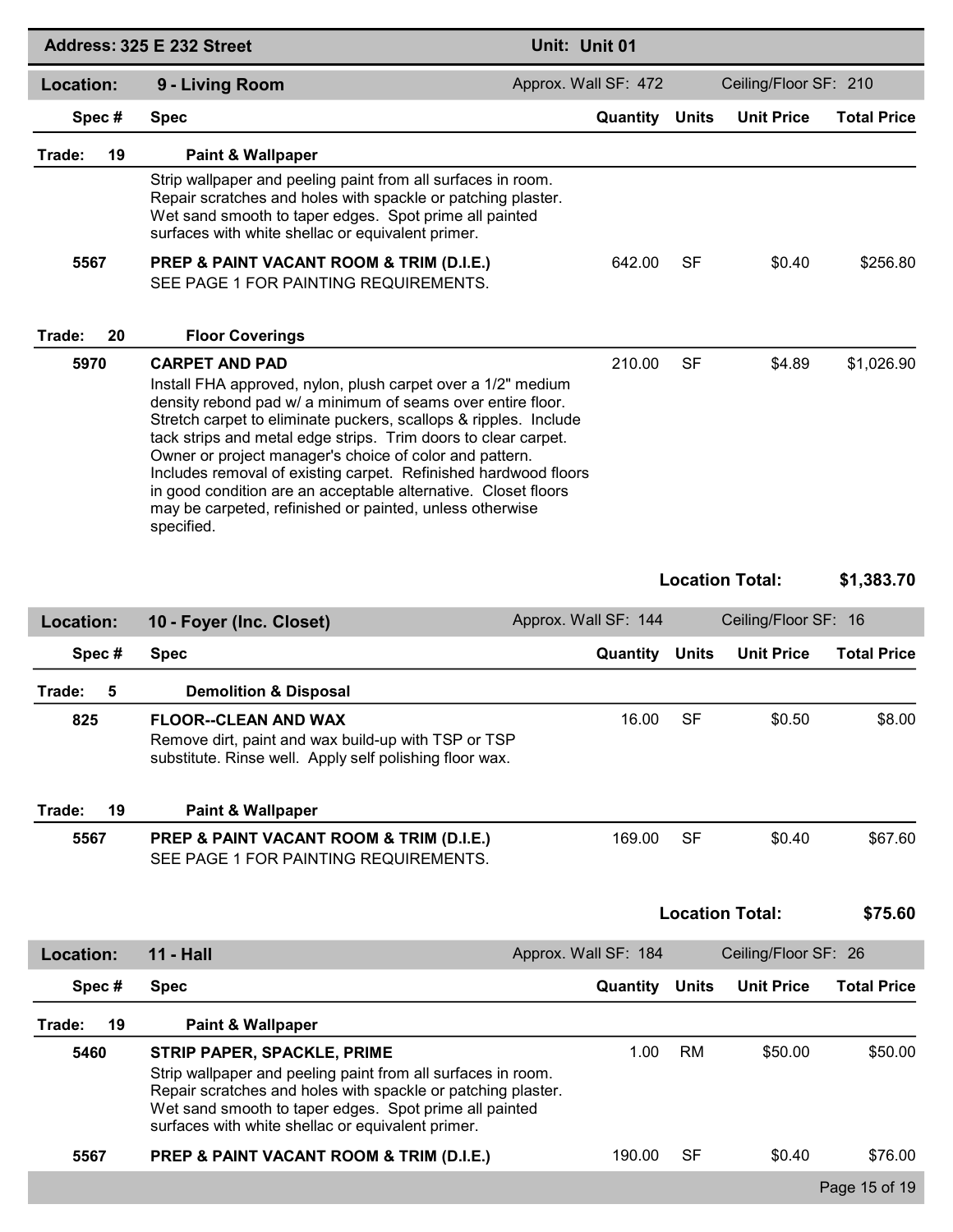|                      | Address: 325 E 232 Street                                                                                                                                                                                                                                                                                                                                                                                                                                                                                                                                            | Unit: Unit 01         |           |                        |                    |
|----------------------|----------------------------------------------------------------------------------------------------------------------------------------------------------------------------------------------------------------------------------------------------------------------------------------------------------------------------------------------------------------------------------------------------------------------------------------------------------------------------------------------------------------------------------------------------------------------|-----------------------|-----------|------------------------|--------------------|
| Location:            | <b>11 - Hall</b>                                                                                                                                                                                                                                                                                                                                                                                                                                                                                                                                                     | Approx. Wall SF: 184  |           | Ceiling/Floor SF: 26   |                    |
| Spec#                | <b>Spec</b>                                                                                                                                                                                                                                                                                                                                                                                                                                                                                                                                                          | <b>Quantity Units</b> |           | <b>Unit Price</b>      | <b>Total Price</b> |
| Trade:<br>19         | <b>Paint &amp; Wallpaper</b>                                                                                                                                                                                                                                                                                                                                                                                                                                                                                                                                         |                       |           |                        |                    |
|                      | SEE PAGE 1 FOR PAINTING REQUIREMENTS.                                                                                                                                                                                                                                                                                                                                                                                                                                                                                                                                |                       |           |                        |                    |
|                      |                                                                                                                                                                                                                                                                                                                                                                                                                                                                                                                                                                      |                       |           |                        |                    |
| Trade:<br>20<br>5970 | <b>Floor Coverings</b><br><b>CARPET AND PAD</b>                                                                                                                                                                                                                                                                                                                                                                                                                                                                                                                      | 25.50                 | SF        | \$4.89                 | \$124.70           |
|                      | Install FHA approved, nylon, plush carpet over a 1/2" medium<br>density rebond pad w/ a minimum of seams over entire floor.<br>Stretch carpet to eliminate puckers, scallops & ripples. Include<br>tack strips and metal edge strips. Trim doors to clear carpet.<br>Owner or project manager's choice of color and pattern.<br>Includes removal of existing carpet. Refinished hardwood floors<br>in good condition are an acceptable alternative. Closet floors<br>may be carpeted, refinished or painted, unless otherwise<br>specified.                          |                       |           |                        |                    |
|                      |                                                                                                                                                                                                                                                                                                                                                                                                                                                                                                                                                                      |                       |           | <b>Location Total:</b> | \$250.70           |
| Location:            | 12 - Right Front Bedroom (Inc. Closet)                                                                                                                                                                                                                                                                                                                                                                                                                                                                                                                               | Approx. Wall SF: 392  |           | Ceiling/Floor SF: 149  |                    |
| Spec#                | <b>Spec</b>                                                                                                                                                                                                                                                                                                                                                                                                                                                                                                                                                          | <b>Quantity Units</b> |           | <b>Unit Price</b>      | <b>Total Price</b> |
| Trade:<br>10         | Carpentry                                                                                                                                                                                                                                                                                                                                                                                                                                                                                                                                                            |                       |           |                        |                    |
| 3260                 | <b>REWORK INTERIOR DOOR (D.I.E.)</b><br>Rehang door. Adjust door and lockset to operate properly.<br>Replace damaged or missing locksets. If door rubs carpeting or<br>floor, trim bottom of door to provide clearance. Privacy locksets<br>shall be installed on bedroom and bathroom doors. A<br>baseboard mounted solid metal doorstop or a rubber doorknob<br>bumper shall be installed in locations where doorknob may hit<br>wall.<br>CLOSET.                                                                                                                  | 1.00                  | EA        | \$37.00                | \$37.00            |
|                      |                                                                                                                                                                                                                                                                                                                                                                                                                                                                                                                                                                      |                       |           |                        |                    |
| Trade:<br>19<br>5567 | <b>Paint &amp; Wallpaper</b><br>PREP & PAINT VACANT ROOM & TRIM (D.I.E.)<br>SEE PAGE 1 FOR PAINTING REQUIREMENTS.                                                                                                                                                                                                                                                                                                                                                                                                                                                    | 540.00                | <b>SF</b> | \$0.40                 | \$216.00           |
| Trade:<br>20         | <b>Floor Coverings</b>                                                                                                                                                                                                                                                                                                                                                                                                                                                                                                                                               |                       |           |                        |                    |
| 5970                 | <b>CARPET AND PAD</b><br>Install FHA approved, nylon, plush carpet over a 1/2" medium<br>density rebond pad w/ a minimum of seams over entire floor.<br>Stretch carpet to eliminate puckers, scallops & ripples. Include<br>tack strips and metal edge strips. Trim doors to clear carpet.<br>Owner or project manager's choice of color and pattern.<br>Includes removal of existing carpet. Refinished hardwood floors<br>in good condition are an acceptable alternative. Closet floors<br>may be carpeted, refinished or painted, unless otherwise<br>specified. | 127.00                | <b>SF</b> | \$4.89                 | \$621.03           |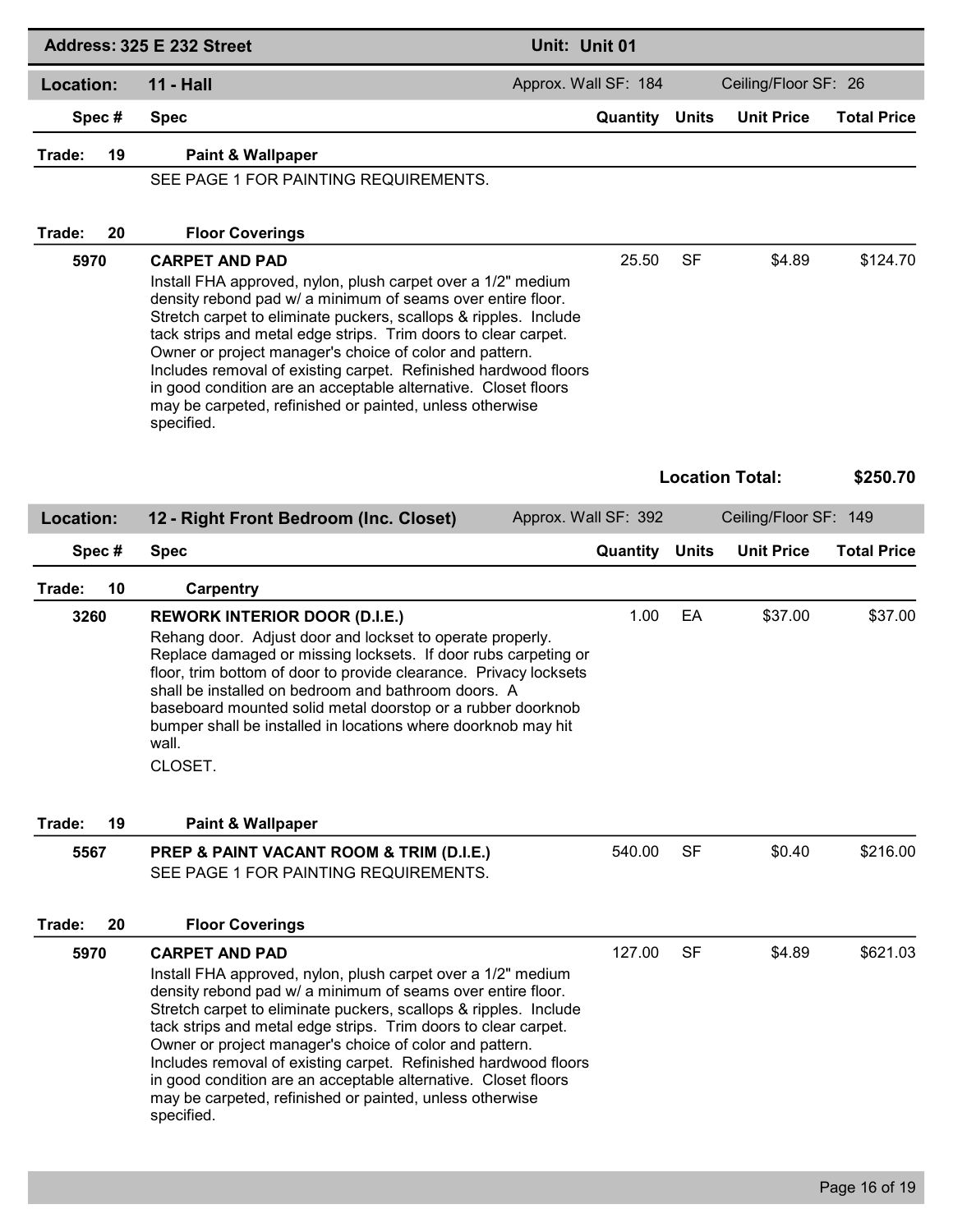|              | Address: 325 E 232 Street                                                                                                                                                                                                                                                                                                                                                                                                                                                                                       | Unit: Unit 01        |              |                        |                    |
|--------------|-----------------------------------------------------------------------------------------------------------------------------------------------------------------------------------------------------------------------------------------------------------------------------------------------------------------------------------------------------------------------------------------------------------------------------------------------------------------------------------------------------------------|----------------------|--------------|------------------------|--------------------|
|              |                                                                                                                                                                                                                                                                                                                                                                                                                                                                                                                 |                      |              | <b>Location Total:</b> | \$874.03           |
| Location:    | 13 - Bathroom (Inc. Closet)                                                                                                                                                                                                                                                                                                                                                                                                                                                                                     | Approx. Wall SF: 192 |              | Ceiling/Floor SF: 36   |                    |
| Spec#        | <b>Spec</b>                                                                                                                                                                                                                                                                                                                                                                                                                                                                                                     | Quantity             | <b>Units</b> | <b>Unit Price</b>      | <b>Total Price</b> |
| 18<br>Trade: | <b>Ceramic Tile</b>                                                                                                                                                                                                                                                                                                                                                                                                                                                                                             |                      |              |                        |                    |
| 5410         | <b>CERAMIC TILE--REPAIR</b><br>Clean caked-on soap off tiles. Carefully remove loose tiles.<br>Level surface below removed tiles and then reset tiles that were<br>removed. Regrout entire surface and apply mildew resistant<br>white silicone caulk to all seams, fixture lips and pipe<br>penetrations. Seal tile and grout with tile sealer.<br>TUB SURROUND.                                                                                                                                               | 1.00                 | <b>SF</b>    | \$19.00                | \$19.00            |
| Trade:<br>19 | <b>Paint &amp; Wallpaper</b>                                                                                                                                                                                                                                                                                                                                                                                                                                                                                    |                      |              |                        |                    |
| 5567         | PREP & PAINT VACANT ROOM & TRIM (D.I.E.)<br>SEE PAGE 1 FOR PAINTING REQUIREMENTS.<br>REMOVE CONTACT PAPER FROM CLOSET SHELVES<br>PRIOR TO PAINTING.                                                                                                                                                                                                                                                                                                                                                             | 183.00               | <b>SF</b>    | \$0.40                 | \$73.20            |
| 22<br>Trade: | Plumbing                                                                                                                                                                                                                                                                                                                                                                                                                                                                                                        |                      |              |                        |                    |
| 6900         | <b>VANITY--24" COMPLETE</b><br>Install a 24" vanity complete with plywood cabinet, cultured<br>marble top, dual control, brass bodied, single lever faucet,<br>pop-up stopper, supply risers, brass ball-type shut-off valves<br>and all required waste connectors to complete the installation.<br>Vanity door shall have routed finger grips or buyer or project<br>manager's choice of bright brass or brushed chrome knob.                                                                                  | 1.00                 | EA           | \$475.00               | \$475.00           |
| 6930         | <b>SHOWER DIVERTER--SINGLE CONTROL</b><br>Install a single lever, metal faucet/shower diverter and Delta<br>6122, or equivalent, water saving shower head with 15 year<br>drip-free warranty.<br>IT IS ALSO ACCEPTABLE TO REWORK EXISTING SHOWER<br>DIVERTER IF IT CAN BE RESTORED TO WORKING<br>CONDITION. IF NOT, A SINGLE HANDLE SCALD<br>RESISTANT DIVERTER IS REQUIRED BY CODE, IN WHICH<br>CASE THE EXISTING HOLES FOR TWO FAUCET HANDLES<br>MUST BE COVERED WITH BLANKS OR FILLED WITH<br>MATCHING TILE. | 1.00                 | EA           | \$280.00               | \$280.00           |
| 6950         | <b>BATHTUB--REGLAZE</b><br>Etch tub surface and apply a polyester or epoxy surface glaze.<br>Provide 5 year warranty.                                                                                                                                                                                                                                                                                                                                                                                           | 1.00                 | EA           | \$475.00               | \$475.00           |
| 7012         | COMMODE--REPLACE--1.3 GPF--2008 GCI<br>Install a 1.3 maximum GPF close coupled, white, vitreous china<br>commode with a molded wood white seat, supply pipe, quarter<br>turn brass ball-type shut-off valve, and wax seal.                                                                                                                                                                                                                                                                                      | 1.00                 | EA           | \$200.00               | \$200.00           |
|              |                                                                                                                                                                                                                                                                                                                                                                                                                                                                                                                 |                      |              | <b>Location Total:</b> | \$1,522.20         |
| Location:    | 14 - Right Rear Bedroom (Inc. Closet)                                                                                                                                                                                                                                                                                                                                                                                                                                                                           | Approx. Wall SF: 368 |              | Ceiling/Floor SF: 132  |                    |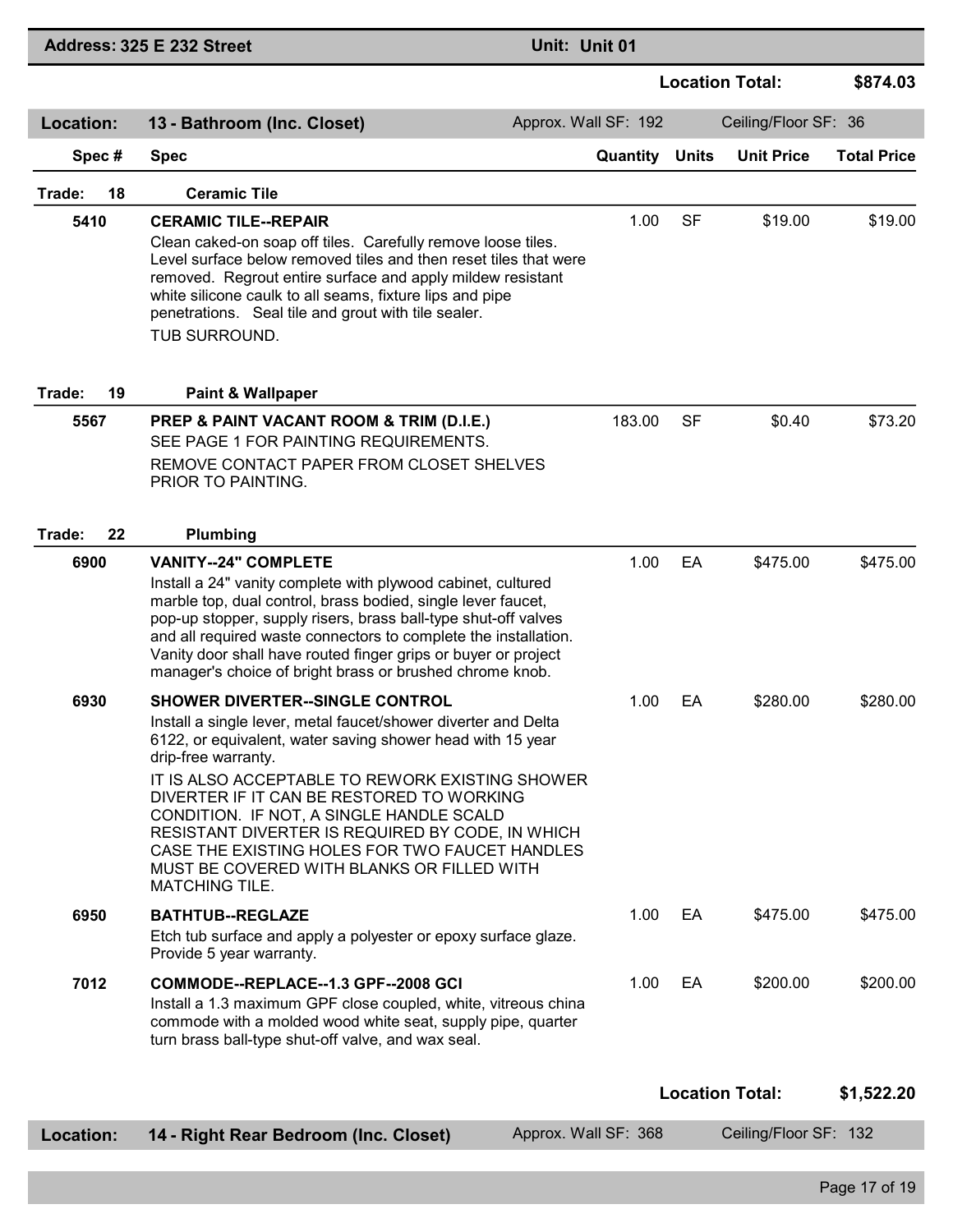|                  | Address: 325 E 232 Street                                                                                                                                                                                                                                                                                                                                                                                                                                                                                                                                            | Unit: Unit 01        |                |                        |                    |
|------------------|----------------------------------------------------------------------------------------------------------------------------------------------------------------------------------------------------------------------------------------------------------------------------------------------------------------------------------------------------------------------------------------------------------------------------------------------------------------------------------------------------------------------------------------------------------------------|----------------------|----------------|------------------------|--------------------|
| <b>Location:</b> | 14 - Right Rear Bedroom (Inc. Closet)                                                                                                                                                                                                                                                                                                                                                                                                                                                                                                                                | Approx. Wall SF: 368 |                | Ceiling/Floor SF: 132  |                    |
| Spec#            | <b>Spec</b>                                                                                                                                                                                                                                                                                                                                                                                                                                                                                                                                                          | Quantity             | <b>Units</b>   | <b>Unit Price</b>      | <b>Total Price</b> |
| Trade:<br>19     | <b>Paint &amp; Wallpaper</b>                                                                                                                                                                                                                                                                                                                                                                                                                                                                                                                                         |                      |                |                        |                    |
| 5567             | PREP & PAINT VACANT ROOM & TRIM (D.I.E.)<br>SEE PAGE 1 FOR PAINTING REQUIREMENTS.                                                                                                                                                                                                                                                                                                                                                                                                                                                                                    | 500.00               | <b>SF</b>      | \$0.40                 | \$200.00           |
| 20<br>Trade:     | <b>Floor Coverings</b>                                                                                                                                                                                                                                                                                                                                                                                                                                                                                                                                               |                      |                |                        |                    |
| 5970             | <b>CARPET AND PAD</b><br>Install FHA approved, nylon, plush carpet over a 1/2" medium<br>density rebond pad w/ a minimum of seams over entire floor.<br>Stretch carpet to eliminate puckers, scallops & ripples. Include<br>tack strips and metal edge strips. Trim doors to clear carpet.<br>Owner or project manager's choice of color and pattern.<br>Includes removal of existing carpet. Refinished hardwood floors<br>in good condition are an acceptable alternative. Closet floors<br>may be carpeted, refinished or painted, unless otherwise<br>specified. | 99.00                | <b>SF</b>      | \$4.89                 | \$484.11           |
|                  |                                                                                                                                                                                                                                                                                                                                                                                                                                                                                                                                                                      |                      |                | <b>Location Total:</b> | \$684.11           |
| Location:        | 15 - Stairs & 2nd Fl. (Inc. stairs & closets)                                                                                                                                                                                                                                                                                                                                                                                                                                                                                                                        | Approx. Wall SF: 585 |                | Ceiling/Floor SF: 290  |                    |
| Spec#            | <b>Spec</b>                                                                                                                                                                                                                                                                                                                                                                                                                                                                                                                                                          | Quantity             | <b>Units</b>   | <b>Unit Price</b>      | <b>Total Price</b> |
| Trade:<br>5      | <b>Demolition &amp; Disposal</b>                                                                                                                                                                                                                                                                                                                                                                                                                                                                                                                                     |                      |                |                        |                    |
| 825              | <b>FLOOR--CLEAN AND WAX</b><br>Remove dirt, paint and wax build-up with TSP or TSP<br>substitute. Rinse well. Apply self polishing floor wax.<br>ALL FLOORS ON SECOND FLOOR.                                                                                                                                                                                                                                                                                                                                                                                         | 1.00                 | <b>AL</b>      | \$100.00               | \$100.00           |
| 10<br>Trade:     | <b>Carpentry</b>                                                                                                                                                                                                                                                                                                                                                                                                                                                                                                                                                     |                      |                |                        |                    |
| 3260             | <b>REWORK INTERIOR DOOR (D.I.E.)</b><br>Rehang door. Adjust door and lockset to operate properly.<br>Replace damaged or missing locksets. If door rubs carpeting or<br>floor, trim bottom of door to provide clearance. Privacy locksets<br>shall be installed on bedroom and bathroom doors. A<br>baseboard mounted solid metal doorstop or a rubber doorknob<br>bumper shall be installed in locations where doorknob may hit<br>wall.                                                                                                                             | 3.00                 | EA             | \$37.00                | \$111.00           |
| 19<br>Trade:     | <b>Paint &amp; Wallpaper</b>                                                                                                                                                                                                                                                                                                                                                                                                                                                                                                                                         |                      |                |                        |                    |
| 5551             | <b>STAIRS--PREP &amp; PAINT</b><br>Remove carpet. Ssand, clean and paint stair treads, risers,<br>stringers and rails with Glidden Porch and Floor enamel (or<br>equivalent). See page 1 for additional painting requirements.<br>Refinishing, installation of vinyl floor covering or carpeting is<br>also acceptable. Peel & stick floor tiles are not acceptable.                                                                                                                                                                                                 | 13.00                | R <sub>l</sub> | \$10.00                | \$130.00           |
| 5567             | PREP & PAINT VACANT ROOM & TRIM (D.I.E.)<br>SEE PAGE 1 FOR PAINTING REQUIREMENTS.                                                                                                                                                                                                                                                                                                                                                                                                                                                                                    | 875.00               | <b>SF</b>      | \$0.40                 | \$350.00           |